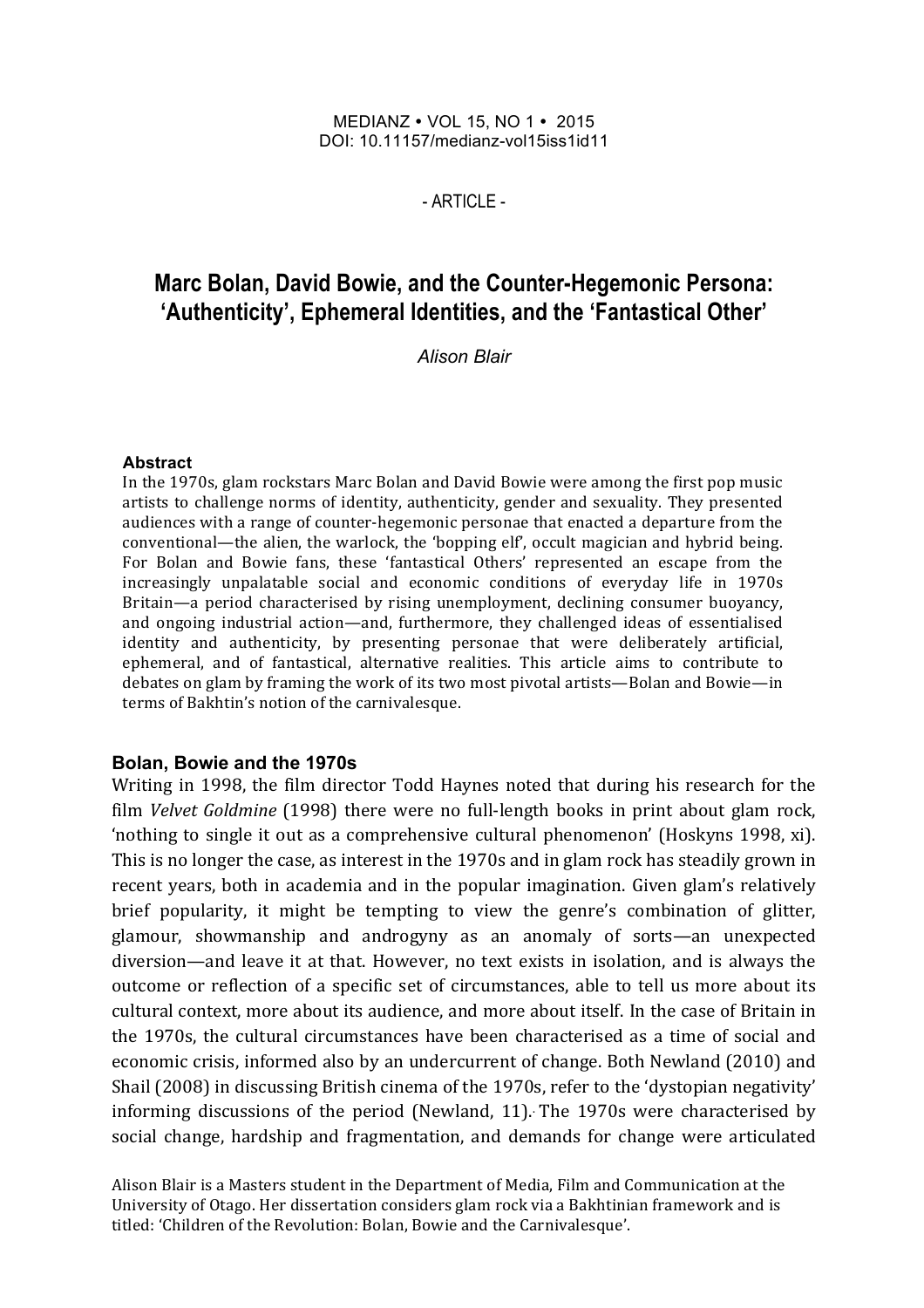across a wide range of cultural outputs. I would argue that we could include Bolan's and Bowie's work among these. Additionally, several relatively new popular books exist which document the events of the 1970s in Britain. As histories, they provide an excellent overview of key events. These works include Alwyn Turner's *Crisis? What Crisis?* (2013), Andy Beckett's *When the Lights Went Out: Britain in the Seventies* (2010), Francis Wheen's *Strange Days Indeed: The Golden Age of Paranoia* (2010), and Dominic Sandbrook's *State of Emergency: The Way We Were, Britain 1970-1974* (2011). Taken together, it is clear that the popular histories of 1970s Britain focus heavily upon moments of social crisis, such as strikes, power cuts and unemployment. A sense of unrest and pessimism under the Conservative Government (1970-1974) was evident in racial tensions, strikes, inflation and declining consumer buoyancy. The 1970 and 1972 dockers' strikes led to the declaration of a national emergency. Postal workers also went on strike in 1971; and there were protests in London and Glasgow against the government's proposed Industrial Relations Act, which—if passed into law—would limit strike action. At the beginning of the 1970s, the counter-culture's conservatism had also become apparent, not least in terms of its heteronormativity and androcentricity (Auslander 2006, 31). In terms of the music scene, Thompson, Hoskyns and Auslander concur that both music and fashion had become stale, stuck in a rut of serious inward gazing and drab denim outfits. The normative masculinity inherent in this, along with the hegemony of rock 'authenticity' in the music scene, are important here. Auslander discusses this, in regard to glam, and in particular to Bryan Ferry of Roxy Music (Auslander 2006, 150-192). Elsewhere, Auslander (1988, 3-4) also notes that the concept of authenticity in rock music works ideologically to constitute the romantic idea that rock performers are expressing their sincere, genuine selves. In the world of rock music, the notion of authenticity is a valued attribute of the apparently serious performer—it is an attribute that is, then, hegemonic in the sense that it is the dominant, agreed upon, most-valued attribute of rock music and its performers. I will discuss this in further detail in later sections of this article. Given this cultural context, and given Bolan's and Bowie's deliberate departure from these hegemonic ideals of authenticity, we can begin to discuss these artists as being counter-hegemonic in terms of their presentation of 'alternate personae'—directly challenging the notion of authenticity through the presentation of ephemeral identities, and through their self-framing as fantastical Others.

Cagle's 1995 study of 'glitter rock' is the first to begin considering glam rock as a radical genre. While Cagle's focus is upon Pop Art and American 'glitter' artists, he does begin to consider David Bowie in terms of visual style and the subcultural impact of glitter—and in doing this, he places glam on the radical side of Hebdige's (1991) subculturemainstream dualism  $(61-62)$ . Cagle's primary contribution to re-framing glam as radical or critical is his assertion that glitter—and Bowie—articulated 'a method for denouncing traditional notions of sexuality and gender' (223), exposing 'gaps in the heterosexual hegemony' (221). While Cagle concurs that the genre was a popular, commercial form, he also notes that it was at once a 'celebration and critique' (217) in that it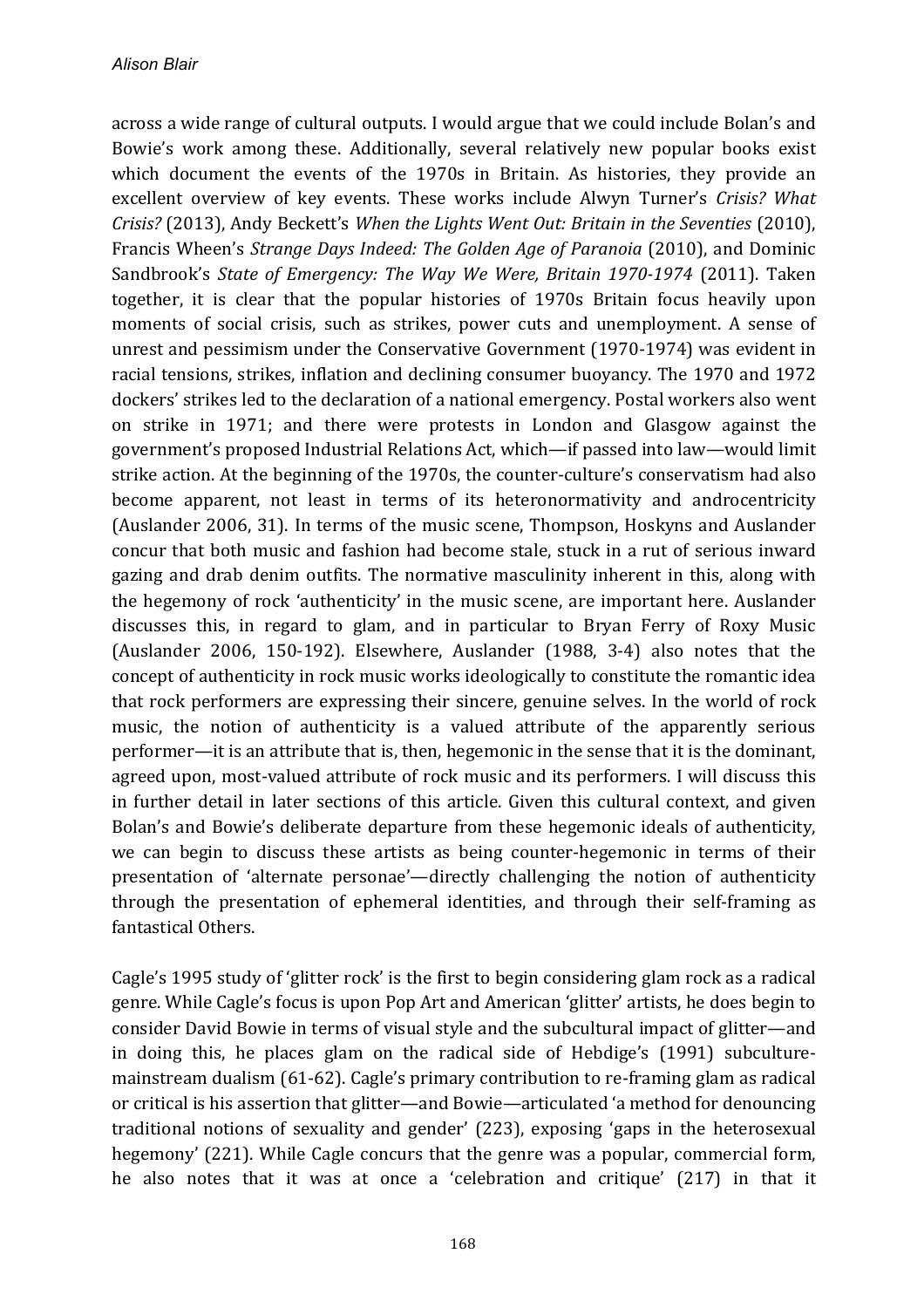demonstrated 'that to effectively transmit oppositional ideas, one had to be at the centre of popular culture' (ibid). In this sense, Cagle argues, Bowie's performance of androgynous, bisexual identities in fact challenged the system from within. His work is pivotal to my research in that it begins to explore the ideological tensions within the genre, thereby highlighting a much deeper hegemonic struggle. Additionally, Gregory (2002), several years after Cagle, approaches glam in terms of its 'stylistic apparatus' (39) and with regard to how the genre's sense of visuality reflects glam's engagement with issues around gender and sexuality. The fashion codes employed by glam rockers, she argues, 'exposed and challenged the hegemony of the prevailing metanarrative of heterosexual male freedom within 1970s popular culture' (35). Further, she poses the question as to whether the dress codes of glam rockers exposed a hegemonic 'misogyny and homophobia' (39) that existed in dominant culture in spite of 1960s sexual liberation. She notes that this increasing feminisation of men's fashion not only challenged the masculine visual style of serious progressive rock bands, but also, the broader and more ingrained social norms pertaining to the visual codes of masculinity.

The significance of Gregory's work is that it is, along with Cagle's exploration of glitter rock, one of the first pieces to take glam seriously and consider the genre as a subculture with visual codes that reflected social issues and political developments of the 1970s challenging or transgressing established norms. In Hebdige's model, then, this sets up glam as a form of resistant style—and where my own work builds upon this, is to consider this resistance as part of a wider expression of the carnivalesque. That is, as a form of resistance through counter-hegemonic personae.

These 'alternate', counter-hegemonic personae, are linked with Bakhtin's concepts of the social 'safety valve', and the idea of *masque*<sup>1</sup> as a form of escapism and resistance. Bakhtin's *Rabelais and His World* explores the function of the medieval pre-Lenten carnival in regard to its counter-hegemonic response to official culture. The idea of the social safety valve being that, during oppressive times, the populace use the (officially sanctioned) carnival to let off steam, by adopting carnival masks - personae that challenge the dominant culture, institutions and power relations. Most pertinently for our discussion of Bolan and Bowie in context of 1970s Britain, Bakhtin notes that:

[T]hrough all the stages of historic development feasts were linked to moments of crisis, of breaking points in the cycle of nature or in the life of society and man. Moments of death and revival, of change and renewal always led to a festive perception of the world. These moments  $[...]$  created the peculiar character of the feasts  $(2009, 9)$ .

Carnival provided temporary liberation from the hegemonic official culture: 'it marked the suspension of all hierarchical rank, privileges, norms and prohibitions' (10). It also marked the suspension of 'conformity to one's self' (38) by carnival mask. For Bakhtin, this was of great importance, and in regards to Bolan and Bowie's evermetamorphosising stage personae, it is also of great importance to our discussion of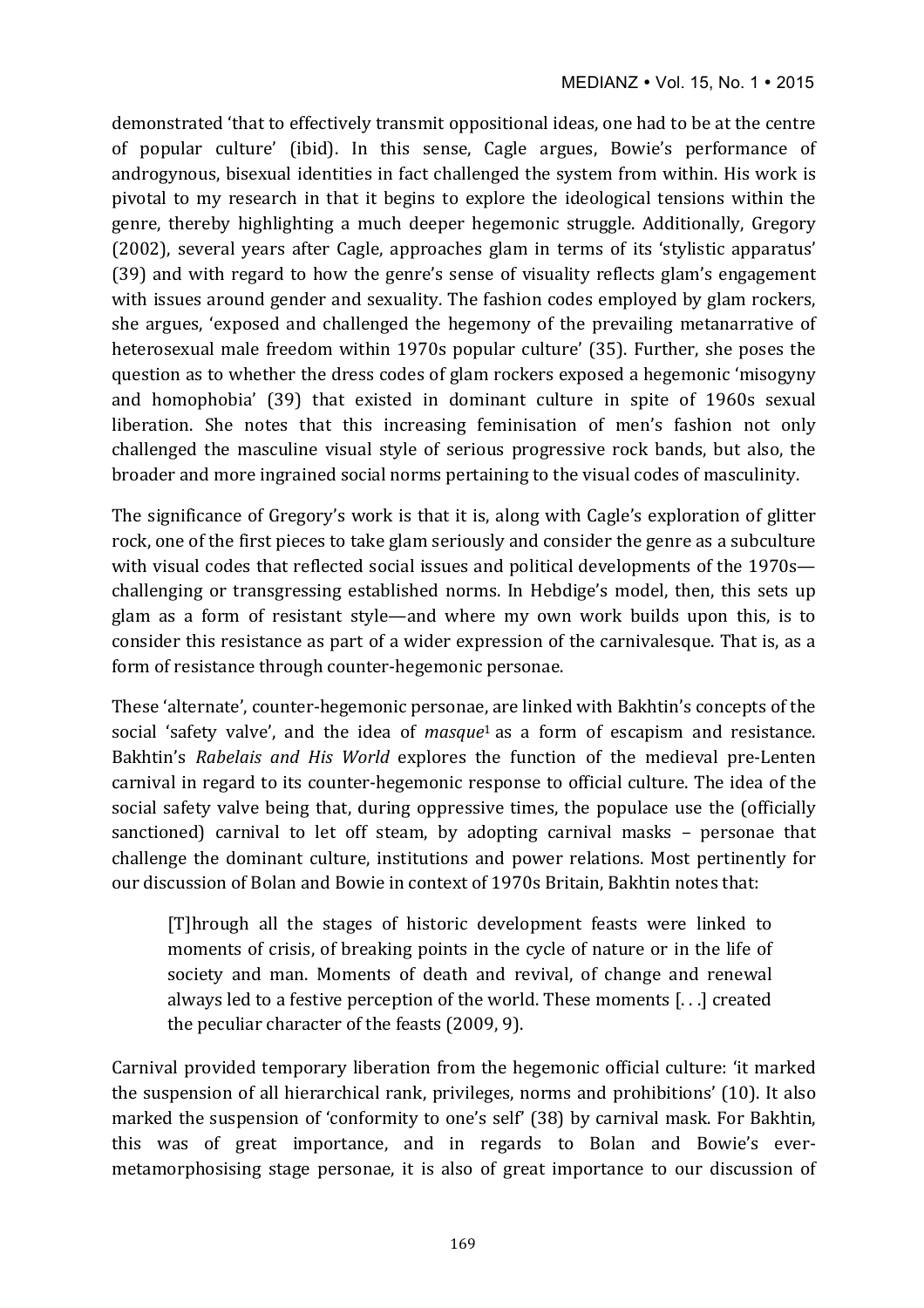glam—in particular, in terms of identity play involving the suspension of one's self. The carnival mask, says Bakhtin, 'is connected with the joy of change and reincarnation [and with the] negation of uniformity and similarity  $[...]$  transition, metamorphoses, the violation of natural boundaries, to mockery and familiar nicknames' (40). It is carnival consciousness, Bakhtin argues, that paves the way for change  $(49)$ —the lower bodily stratum and its functions (particularly of sex and procreation) are positive forces of renewal, but, these were not forces that could be freely expressed under official ideology (75). Similarly, the reversal or negation of hierarchical roles could only be expressed temporarily, in that carnival moment—but, says Bakhtin, the temporary nature of this suspension of hierarchies, boundaries and hegemonic rules and roles served to 'increase its fantastic nature and utopian radicalism' (89). Most significantly for my argument here, in terms of contemporary work on the carnivalesque, Gardiner (2000) posits that Bakhtin's utopian carnival space is not some means of totalitarian social organisation, nor is it necessarily future-oriented towards an idealised end-point. Rather, it is a critical, counter-hegemonic space—that is, an alternate reality encompassing 'transgressive potentialities' (30) that articulate resistance to prevailing societal and institutional conditions and power relations.

This is precisely my point regarding glam, and especially, regarding Bolan and Bowie. Given that the glam genre emerged and peaked during a period of Conservative government in Britain, and by extension the aforementioned social and economic conditions, my own argument is that glam emerged not merely as a new form of rock music, or as a new trend in fashion (although it was indeed both), but primarily as a response to British economic and political difficulty, and the effect of that difficulty upon an increasingly disenfranchised society. Rather than the explicit, visceral challenge that we would see at the end of the 1970s in the form of punk rock, the response inherent in glam was a form of escapism for audiences, imagining futuristic scenarios and incorporating characters drawn from science fiction (and in the case of Bolan, also hearkening back to a somewhat idyllic past). Both Bolan and Bowie presented the audience with their various personae or characters, the 'mask' taking the form of costuming, makeup, first- and third-person narration within the artists' song lyrics, and/or the titles of their albums—Bowie's *The Rise and Fall of Ziggy Stardust and the Spiders from Mars* (1972) and Bolan's *Zinc Alloy and the Hidden Riders of Tomorrow—A Creamed Cage in August* (1974) being key examples. These physical expressions of personae—of identity—are an important aspect of the carnivalesque; and as such, we can argue that Bolan and Bowie's adoption of alternative personae are an expression of the carnival masque—a counter-hegemonic, subversive challenge to notions of 'authenticity', truth, and any sense of fixity in regards to the notion of 'identity'.

One function of carnival, according to Bakhtin—aside from that of entertainment and festivity—was to overthrow social conventions, reversing power relations of class and gender, in what is known as 'the world upside-down'. In this manner, Bolan's and Bowie's range of personae together constituted a counter-hegemonic challenge to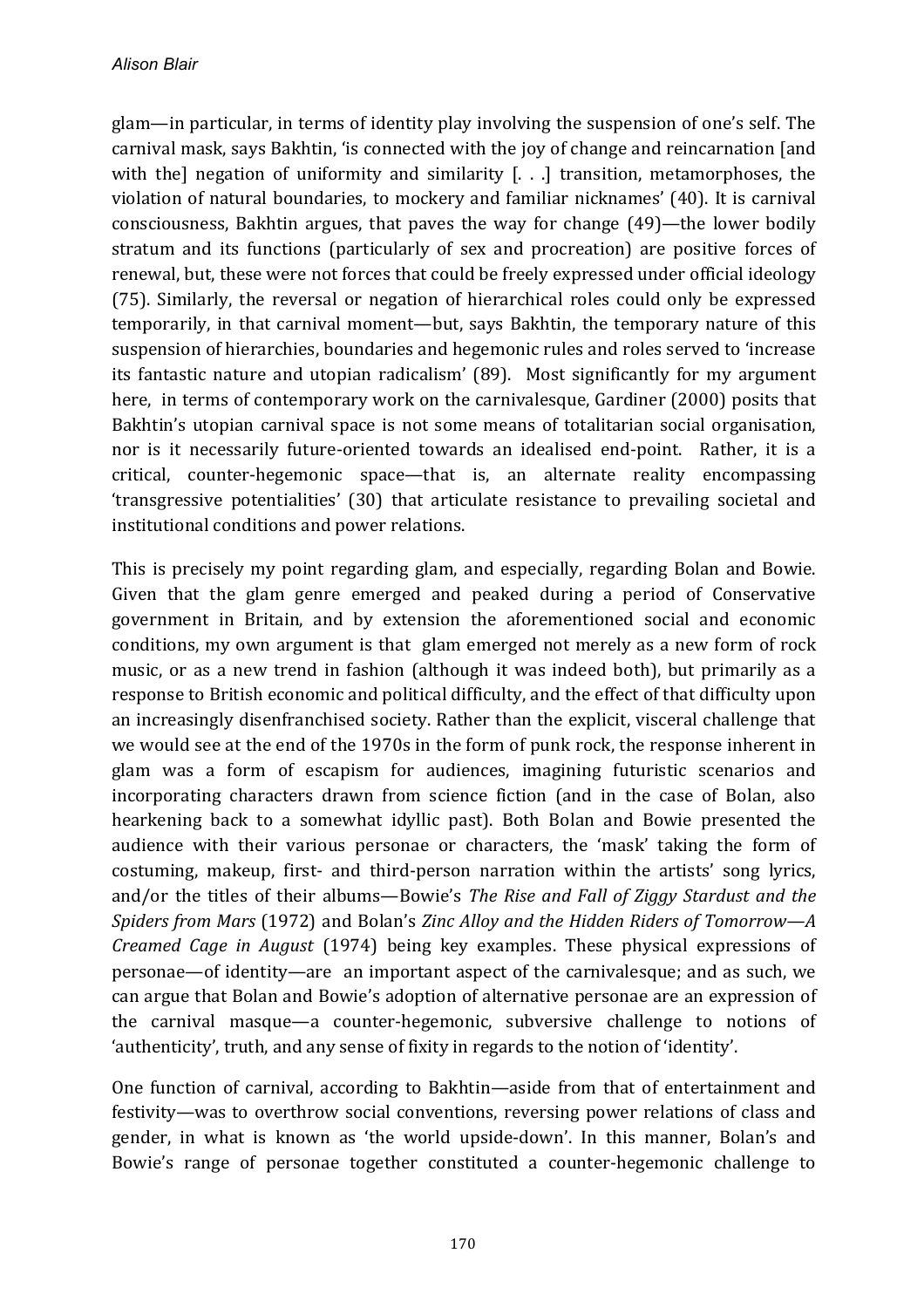conventional notions of gender and sexuality—as, normative masculinity and heterosexuality, in a still relatively conservative Britain, were the hegemonic norm. This is evident in the popular cultural texts of the day. Television representations of homosexuality, for example, were either comedic (*Are You Being Served?* BBC 1972-1986), heteronormative (Man About the House, ITV 1973-1976), or non-existent. Even as late as 1979, *Minder's* (ITV 1979-1994) Arthur Daly warned main character Terry that time in jail could lead to some (presumably undesirable) homosexual behaviour. These representations of homosexuality served to contain its potential 'threat' to conservative, hegemonic norms. Bolan's, and particularly Bowie's, representations of gender and sexuality were uncomedic, and often eroticised. In other words, they presented something much more direct, and therefore threatening, to the status quo. Additionally, by drawing upon a diverse range of literary, musical and cultural sources in their stage performances, television appearances, style of dressing, lyrics, and music, Bolan and Bowie each presented audiences with a cohesive fantasy image. Bolan's utopian fantasy was a mystical and literary one, drawing inspiration from J. R. R. Tolkien, C. S. Lewis, Lewis Carroll, various forms of mythology, and science fiction, while Bowie presented himself as a serious-minded purveyor of futuristic and in many ways 'exotic' performance art. Both artists presented the audience with fantasy characters or personae that deliberately challenged conventional images of masculinity, and of the here and now of 1970s Britain.

The need for escape and for something new was, I would argue, born out of dissatisfaction with increasingly demoralising socio-cultural, economic and political conditions—the aforementioned industrial action, power cuts, increasing employment, and declining consumer buoyancy among them. There were also several developments that helped to clear the path for glam's arrival. While the dominant culture was a conservative one, there was an undercurrent of change of which, I would argue, glam was a part. In 1967, the Sexual Offences Act decriminalised homosexuality in Britain; in 1968, official censoring ceased for any production for the public stage (Thompson 2010, 20-21); and soonafter Nicolas Roeg and Donald Cammel released *Performance* (1970)<sup>2</sup> – with its depiction of Mick Jagger's Turner, an androgynous, yet reclusive, rock star. These 'non-mainstream events' in British culture meant that there was a 'space' opening up where alternative, non-mainstream sexualities could be represented and/or expressed. During the 1970s, there was also the arrival of colour television (Thompson 26). This particular technological development opened up the visual possibilities for performers, of which glam took full advantage with its flamboyant and colourful visual styling. The weekly music chart show *Top of the Pops* (BBC1 and BBC2, 1964-2006), in particular, was of key importance for glam rock. Thompson notes of glam and its cultural context that:

[M]usically, Glam might well have been little more than an hysterical reaction to the musical and cultural stagnation of the previous couple of years. But it was also a social revolution, a cultural uprising, an erotic explosion and a moral reassessment. Glam Rock was Sex Rock, Art Rock,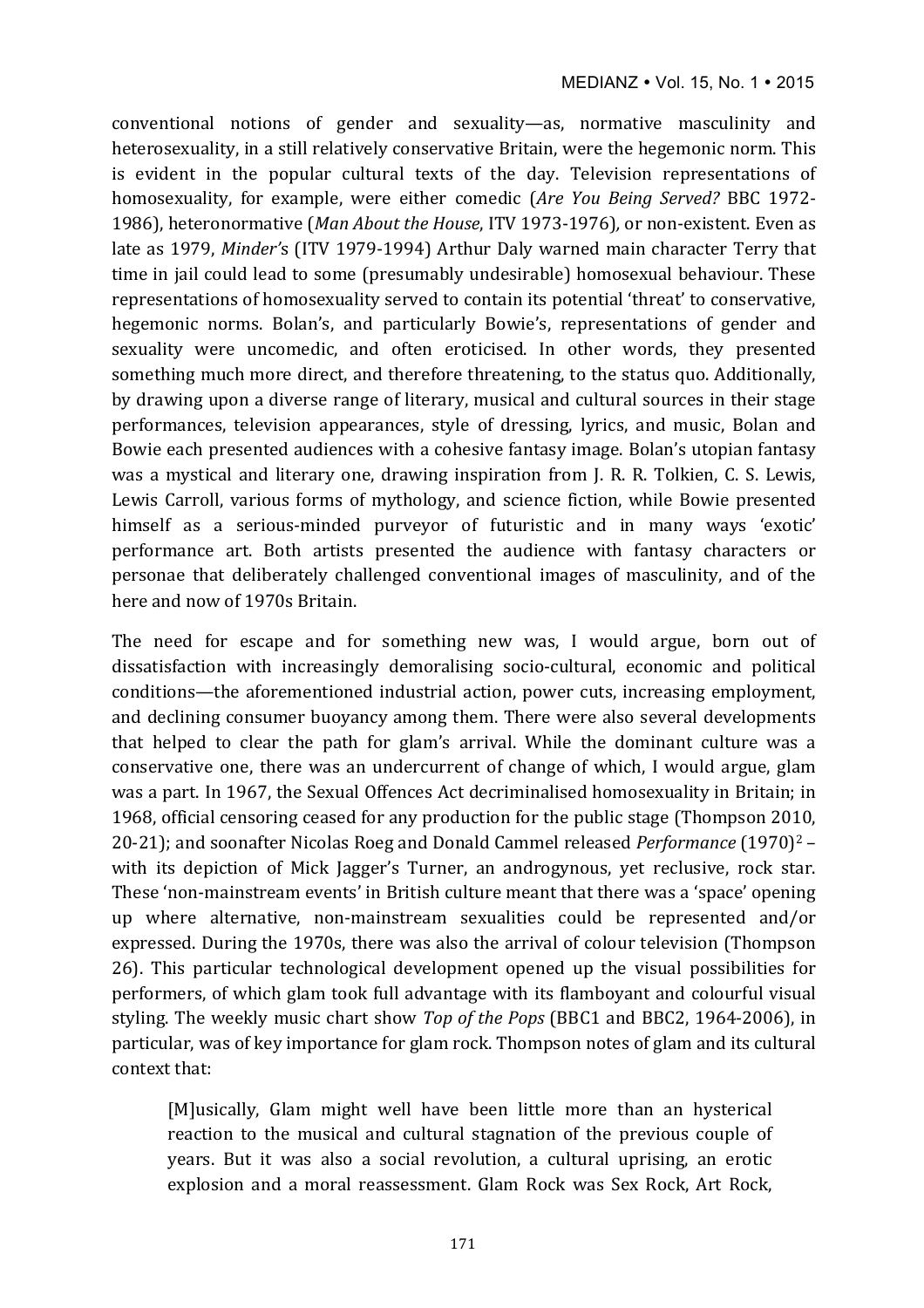Poetry Rock, Mime Rock, West End Musical Rock, Edgy Art-house Cinema Rock and more, and none of those components would be the same again (22).

On all levels, then, there was a need for change, a need for escape, a need for *some kind* of revolution. This revolution in the music scene—a cultural uprising of sorts, was led by Marc Bolan and David Bowie, in a particularly carnivalesque way. In what follows I will discuss: the carnival masque, and identity and 'authenticity'; the ways that Bolan and Bowie challenged the idea of authenticity through their ephemeral identities; Bolan and Bowie's non-'authentic', non-everyday personae as 'fantastical Others'; and how these identities of Otherness challenge the ideas of both authenticity and heteronormativity.

# **The Carnival Masque, Identity and 'Authenticity'**

For Bakhtin, the carnival mask is linked with the idea of the social safety valve. That is, by putting on a mask representing a character, carnival participants adopt personae that are radically different to their everyday selves. Through this, they transcend everyday reality and its power relations, and the ways in which those power relations are enacted. In relation to glam, we can draw a parallel between the putting on of the carnival mask, and Bolan's and Bowie's adoption of a range of personae. Further, in carnival the mask is 'connected with the joy of change and reincarnation, with gay relativity and with the merry negation of uniformity and similarity' (Bakhtin 39). This could be thought to symbolise a rejection of conformity and celebration of difference. Bakhtin argues that the mask 'rejects conformity to oneself' (ibid), or, how identity is performed in public. By performing a persona in public that is different to one's own, 'authentic' identity, one is not conforming to the *hegemony of authenticity*. The mask, additionally, is 'related to transition, metamorphoses, the violation of natural boundaries, to mockery and familiar nicknames. It contains the playful element of life; it is based on a peculiar interrelation of reality and image, characteristic of the most ancient rituals and spectacles' (40). As such, the mask is transgressive, transformative, performative, and, in terms of its resistance to official culture, counter-hegemonic.

I will discuss Bolan and Bowie's alternative personae as representing carnivalesque, counter-hegemonic challenges and I will elaborate on the notions of identity and 'authenticity', and the ways in which Bolan and Bowie play with 'truth' or the notion of 'authentic identity'. I will also discuss the idea of the 'fantastical Other' and transgressive Otherness as a negation of the uniformity of the dominant, hegemonic culture, wherein Bolan and Bowie presented themselves/their personae as radical Others, representing an alternative, carnivalesque, counter-hegemonic way of being.

In terms of what constitutes 'mask', then, our definition takes into account Bakhtin's assertion that 'such manifestations as parodies, caricatures, grimaces, eccentric postures, and comic gestures are per se derived from the mask' (ibid). Auslander (2004)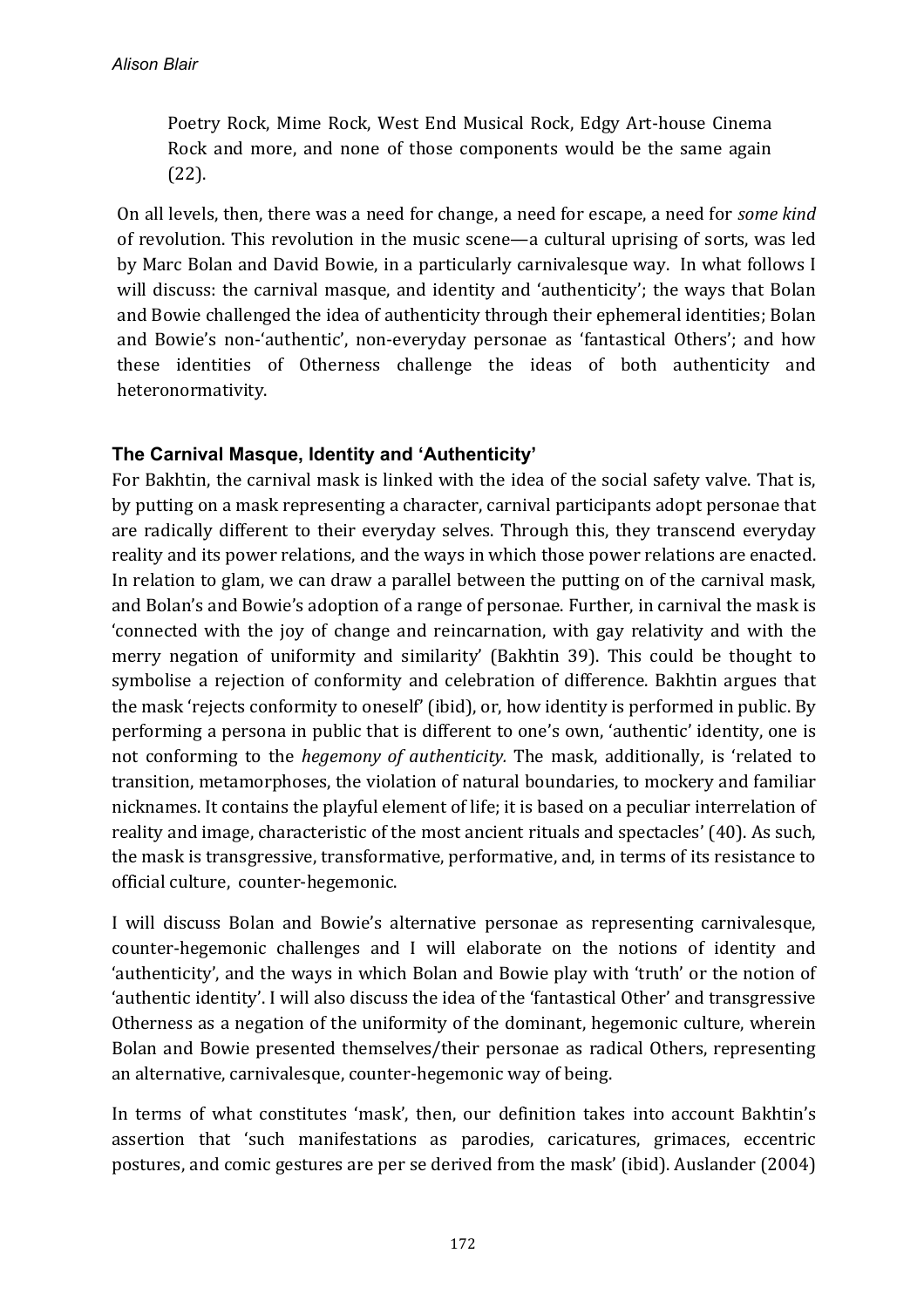also notes that rock music personae are enacted not just in musical performances but through the packaging, promotional materials, and press coverage of music artists (9). If we take the notion of 'mask' then, to include these arenas of performance, and if we include visual aspects such as clothing and cosmetics, along with physical gestures, mannerisms, and vocal affectations, then the mask, for our purposes, is highly nuanced, complex, and theatrical on many levels. By this, I mean that the mask is not simply the adopting of a name or a costume, but is also an 'identity' with its own ways of moving, speaking and (apparent) 'thinking'. In terms of vocal affectation (or, the ways in which these artists use their voices in ways that are often highly stylised, as opposed to 'natural' or 'authentic'), this is particularly relevant for not only Bolan and Bowie, but other glam artists such as Bryan Ferry of Roxy Music and Steve Harley of Cockney Rebel.<sup>3</sup> Barthes' (1977) concept of 'the grain of the voice' is pertinent here. That is, the voice, in music, is in 'dual production' (181) of linguistic communication and musical expression. In short, the way that a performer uses his or her voice both contributes aesthetically to the piece of music, and at the same time *signifies meaning*. For our purposes in discussing Bolan and Bowie's personae, this meaning coalesces around, and generates the production of a performed identity. Before fully addressing these points, however, I will elaborate on the ways in which Bolan and Bowie use the notion of 'personae' to challenge the notion of authenticity.

# **Challenging 'Authenticity': Ephemeral Identities**

As Auslander notes, glam was a backlash against not just the counter-culture or the musical style of progressive rock, and also not merely against the visual style of those previous genres and their associated subcultures—but it was also a backlash against the discourses of 'authenticity' that were embedded in not only progressive rock, but also blues-based rock, and counter-cultural folk rock. As Waldrep (2004) points out, Bowie's (and by extension, glam's) challenge to the notion of identity was a deliberate move to explicitly reject rock history's privileging of the 'authentic artist' (106). The singersongwriter, the blues-based rock band, progressive rock, or denim-clad folk-rock are all examples of this. The emphasis with these 'authentic artists' is on, as I mentioned earlier, the sincere expression of the artists' true self, true feelings, and 'unmanufactured-ness' (this very idea, of course, is in itself a construction). The lineup at 1969's Woodstock Festival serves as an example of the way in which rock music's pre-glam period privileged these types of artists. Among the featured artists and bands at Woodstock were: Arlo Guthrie, Melanie, Joan Baez; the Grateful Dead; Creedence Clearwater Revival; Janis Joplin; The Band; Johnny Winter; Jimi Hendrix; Crosby, Stills, Nash and Young. In Britain, the 1971 Glastonbury Fair festival featured (along with pre-glam Bowie) Fairport Convention, Hawkwind, and both Melanie and Joan Baez. The Rolling Stones and Pink Floyd also occupied positions of 'rock privilege', as had the Beatles. These artists, apart from performing songs that expressed an 'authentic self', furthermore, *positioned themselves* as 'themselves'—as the fixed, stable identities behind the 'authentic' music.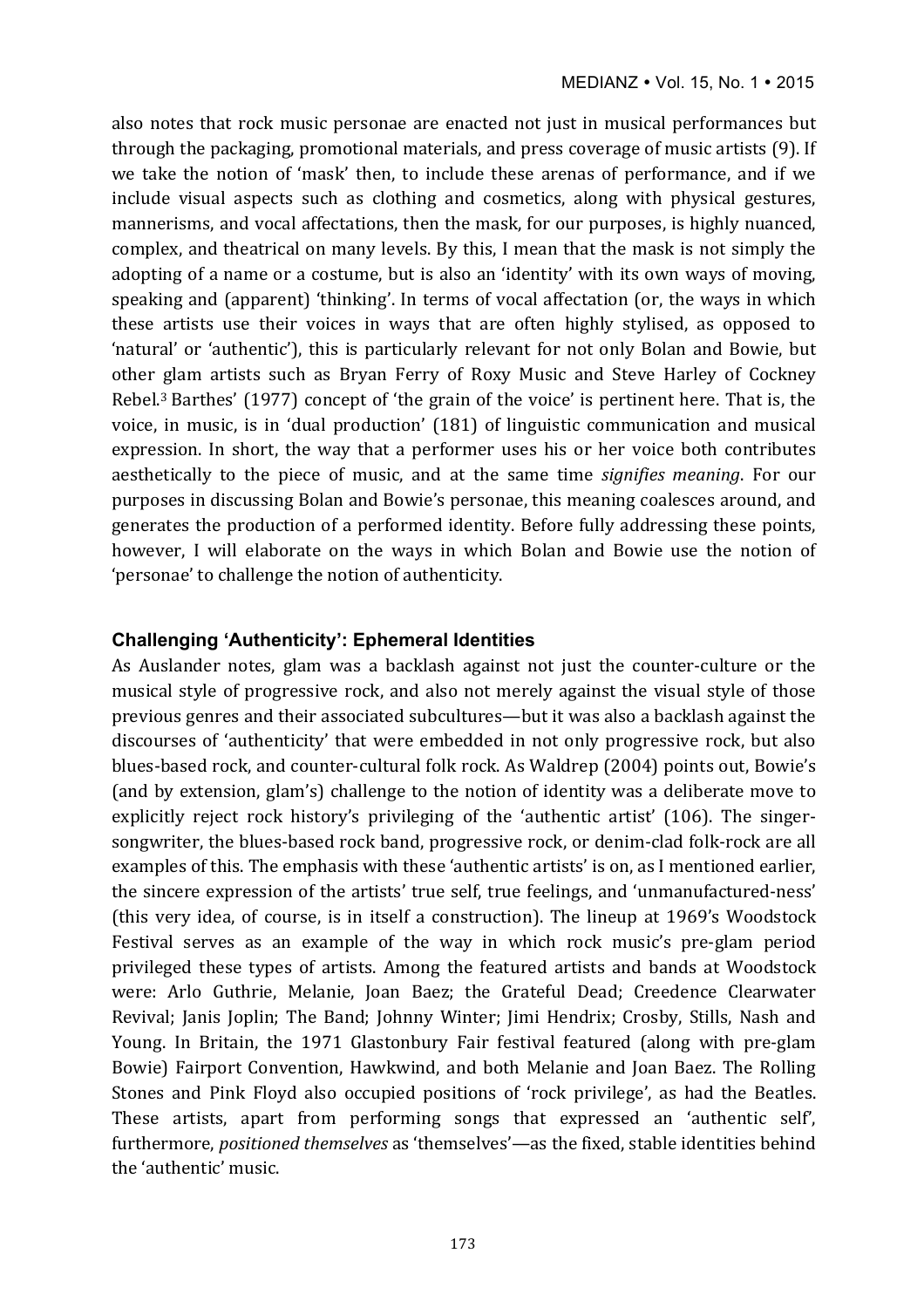However, following Frith (1996) and Auslander, I follow the line of argument that any artist's pop music performance has in operation three different layers: the 'real person', the performance persona, and the character being performed (Auslander 2004, 4). For example, T. Rex's single *Jeepster* (1971) involves a main character who is a metaphorical jeepster (a road vehicle, with cars being a recurring motif in Bolan's songwriting) and also a vampire. This character exists only within the world of the song, and the primal lusts of that character are not necessarily expressed in other T. Rex songs, except through other characters; similarly, Bolan's *The Slider* (1972) is a character in its own song, that we do not necessarily think is autobiographical, but rather a *character* who is performed via the Marc Bolan persona. Furthermore, and as a primary point of departure from the aforementioned Woodstock and Glastonbury artists, Bolan and Bowie deliberately constructed alternate personae, or rather, alternative identities that are both ephemeral and liminal in nature—ephemerality and liminality being distinctive elements of the carnivalesque. In essence, with Bolan and Bowie regularly swapping one 'mask' or persona for another we can think of these ephemeral identities as a procession of masks that undermine any sense of fixed identity—and, expressing the carnivalesque notion of death and rebirth, wherein the old is replaced with the new, the hegemonic with the counter-hegemonic, the status quo with the radical.

We need to consider Bolan's and Bowie's primary performance personae, and the way that each challenge the idea of 'authenticity', firstly through their adoption of stage names. While both artists are known for their personae as Ziggy Stardust, Aladdin Sane, the Thin White Duke, the Bopping Elf, the Warlock of Love, and Zinc Alloy, we should also note that 'Marc Bolan' and 'David Bowie' are in themselves adopted personae. The 'real people' behind these personae are David Jones (Auslander 2004, 6) and Mark Feld (Stratton 2008, 203), who adopted their chosen 'stage names' of 'David Bowie' and 'Marc Bolan'. Upon adopting these performance personae, both artists then adopted further personae on top of these. Auslander notes that assumed professional names ('Bolan' and 'Bowie') come to signify what audiences believe is *the real person*. However as Auslander also notes, 'David Bowie is not David Jones, yet he is also not *not* David Jones, as suggested by the fact that the name David Bowie belongs now both to the real person and the performance persona'  $(6-7)$ . This is the first of several ways that Bolan and Bowie challenge the idea of authentic identity. Furthermore, as Auslander also points out and, as we will see in relation to the ways in which Bolan and Bowie present themselves as fantastical Others, interviews and media appearances can reflect the performer's persona more so than they reflect the performer's 'authentic' personality (7). As such, I will draw upon resources such as press and television interviews in the latter part of this article, in order to demonstrate Bolan's and Bowie's performances in this area.

In addition to adopting a persona or a mask, Bowie in particular draws deliberate attention to his own inauthenticity—to his own carnival mask. In saying, 'I packaged a totally credible plastic rock star—much better than any sort of Monkees fabrication.  $\dots$ My plastic rocker was much more plastic than anybody's' (Crowe 1976), Bowie rejects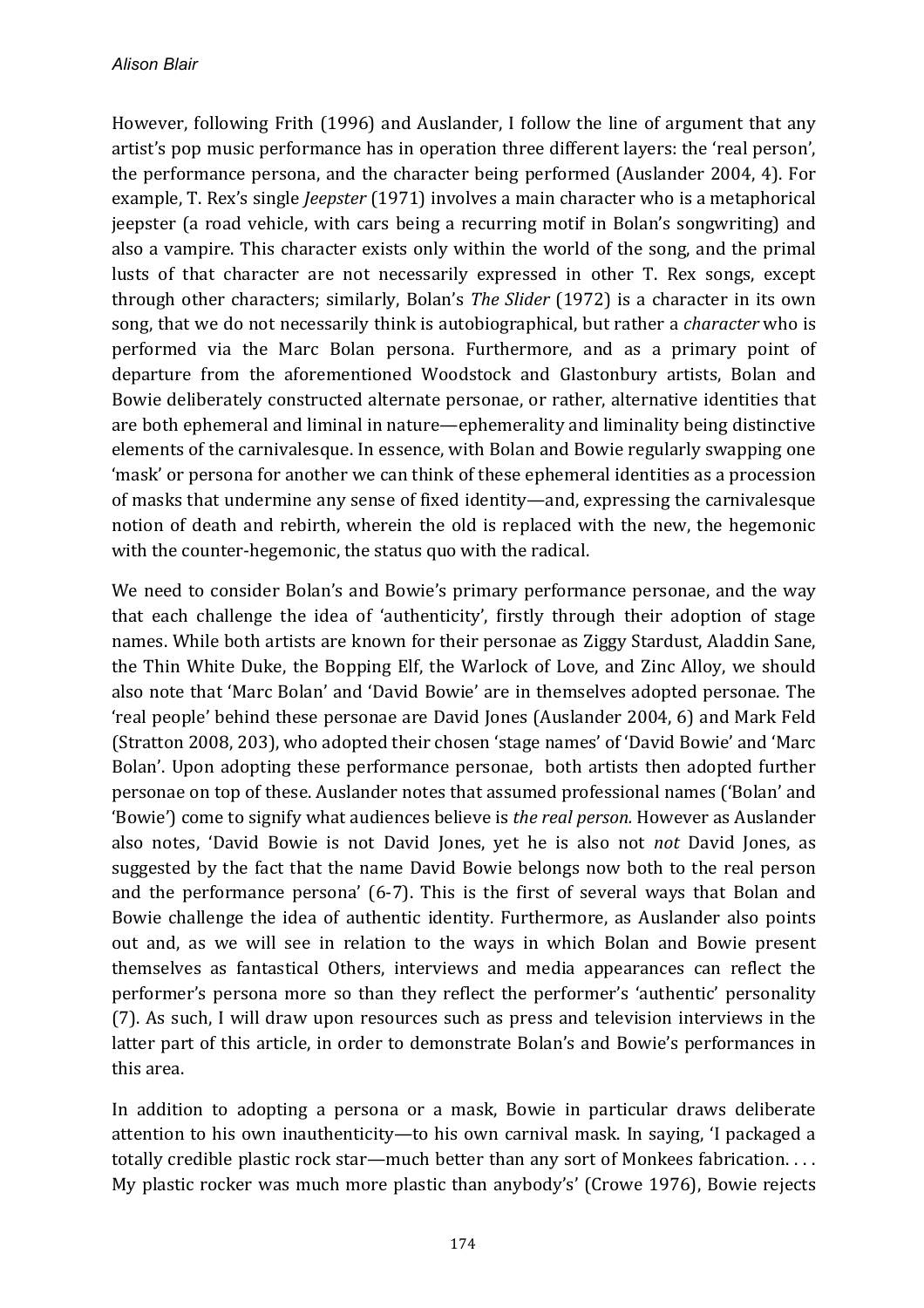not only the counter-cultural hippie music scene, but also the previously dominant forms of rock music and *their* attendant discourses of authenticity. Further, he draws attention to—and privileges—the 'inauthentic' nature of pop music and the media industry (although as I have already mentioned, the dominant privileging of the authenticity in rock music is strictly speaking, also a construction). From presenting himself as the alien Ziggy Stardust, to representing himself as half-man, half-dog on the LP cover for *Diamond Dogs* (1974), Bowie's play with identity becomes increasingly 'inauthentic' (in the sense that it does not make a claim to 'reality'), and therefore increasingly radical. Aladdin Sane, claimed Bowie, was not even necessarily a *person*: 'Ziggy was meant to be clearly-cut and well defined with areas for interplay, whereas Aladdin is pretty ephemeral. He's also a situation as opposed to just being an individual. I think he encompasses situations as well as being just a personality' (Miles 1982, 33). This idea, of an identity—a mask—being a *situation* rather than a personality is a direct challenge to the idea of identity itself, and also, draws upon Bowie's engagement with the avant-garde and existentialism. Waldrep notes that this increasingly radical ongoing metamorphosis alienated Bowie's earlier middle-class audience (106). In this sense, we can consider his radicalism to have been particularly successful in that it challenged and disrupted hegemonic notions of identity and claims to an authentic self.

This challenge to the notion of authentic identity is also expressed in the ephemerality of Bolan's and Bowie's personae. The constant changing of personae, including the 'killing off' of identities, serves to trouble any coherent claims to an authentic identity. It may be argued that the death and rebirth of Bolan and Bowie through new, replacement, personae was simply a way to remain fashionable, current and marketable. However, through a Bakhtinian lens we might view it as a carnivalesque refusal to remain static the constantly changing, ephemeral nature of their identities, being indicative of the counter-hegemonic, carnivalesque process of reproduction and renewal—a process that in effect refuses the status quo. Bakhtin argues that 'the birth of the new, of the greater and the better, is as indispensable and as inevitable as the death of the old. The one is transferred to the other, the better turns the worse into ridicule and kills it' (256). Death, birth and renewal—the 'death' of Ziggy Stardust and the 'birth' of Aladdin Sane at the end of Bowie's *Ziggy Stardust* tour, then, represents a carnivalesque looking to the future—leaving behind the old for the new. Bolan too, left behind one identity for another: switching from acoustic, counter-cultural hippie to the 'Electric Warrior', from mystical elf to warlock, reincarnated bard and teen idol, to his self-repositioning as soul singer. In his 1975 performances of 'Dreamy Lady' on television shows Supersonic and *Tiswas*, he also presented him as (a pre-Siouxsie Sioux) proto-goth.<sup>4</sup>

Moreover, Bolan and Bowie expressly challenged notions of authenticity in terms of how they presented themselves in the press—with, of course, the press no doubt playing a part in this construction as well. In interviews, Bowie deliberately shifted his ideological positions and sexual identit(ies), and Bolan told increasingly outlandish, fantastical stories. In 1975, Bowie stated that 'the best thing that can happen is for an extreme right government to come' (Miles, 124), and in 1976 that he believed 'very strongly in fascism'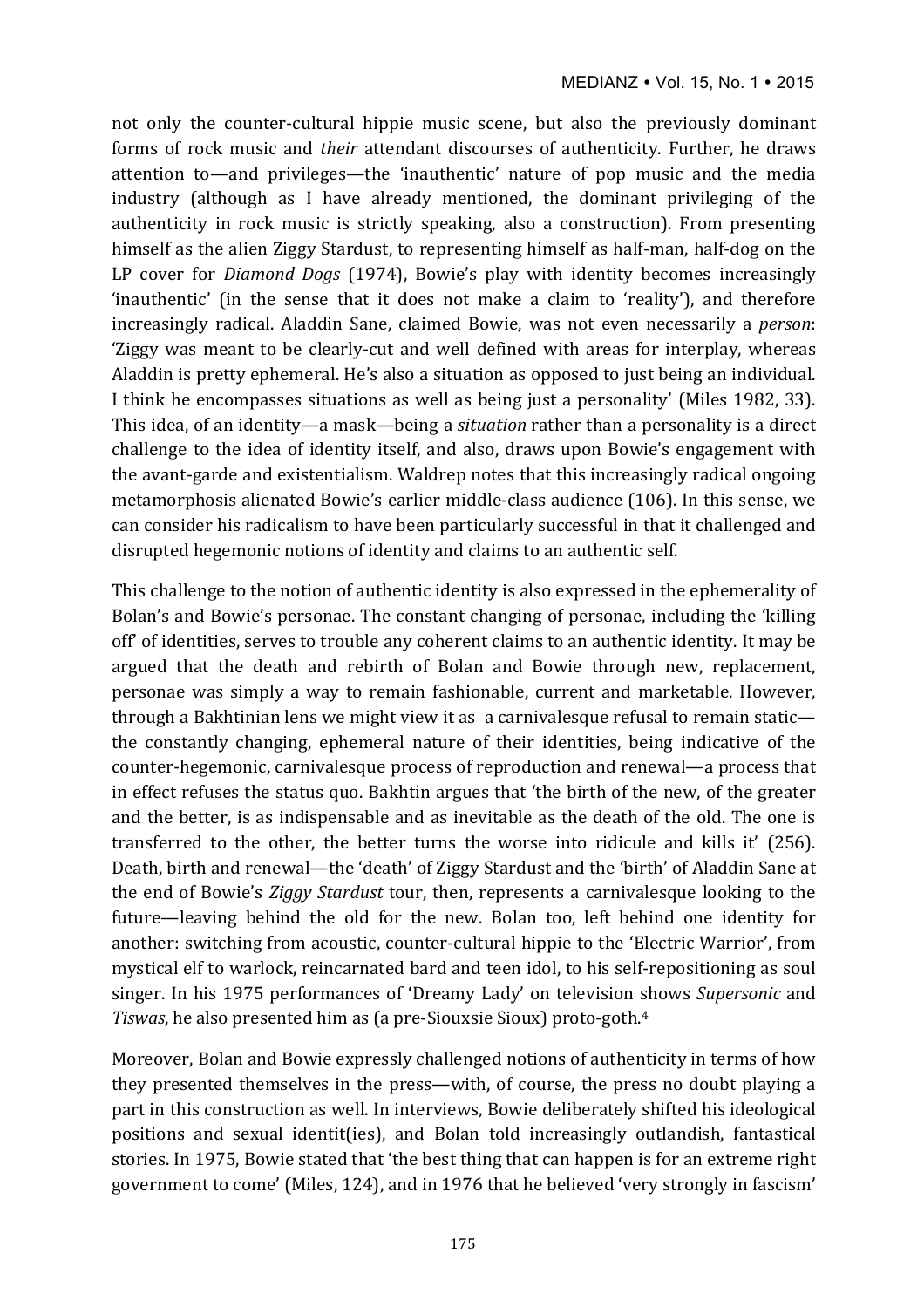(ibid); yet in 1977 he claimed to be 'closer to communism' (126) and later that year, that he'd 'made two or three glib, theatrical observations on English society', and that 'the only thing I can now counter with is to state that  $[...]$  I'm apolitical' (ibid). In fact, he stated, he'd 'made things up' (127). Firstly, the shock value of his apparent adoption of extreme political ideologies ran counter to what we might term the more moderate political views of polite society—the declaration of his alignment with fascism, while on the surface does not seem at all carnivalesque but rather an alignment with oppression, functioned, ironically, as a shock tactic, a scandalous irruption, and furthermore, was confounded in its authenticity as Bowie's position shifted several times, before he revealed that none of it at all was authentic. Bowie's shifting identification with homosexuality and bisexuality functioned in the same way—he claimed to be homosexual, and then bisexual (37-38) and confoundingly, that he had never had a bisexual experience in his life—'that [it] was just a lie'  $(40-41)$ —again, disrupting any sense of authentic sexual identity. Bolan, on the other hand, engaged in relating increasingly fantastical supernatural stories—ones that could not even reasonably be believed. For example, Bolan hinted heavily at the actual existence of 'The Wizard' from the song of the same name, and would detail the time he spent in Paris with this magician, during which, rituals were performed including the crucifixion of cats.<sup>5</sup> Another fantastical story that Bolan told in the press was of a dinosaur he had drawn that came to life: 'I knew I was doing it. I knew my imagination had brought it to life. I also knew afterwards that had I not stopped looking at it, it would've destroyed me. The tyrannosaurus would have eaten me and there would've been blood on the bed.' Bolan's wife, June Child, '[swore] she heard it breathing' (Thomas 1972, 34).

These claims, cannot even reasonably be expected to be 'authentic', at least in the sense that in everyday mundane reality, drawings do not come to life—and as such, they form a part of Bolan's self-positioning as a 'fantastical Other'. We could perhaps argue that this is 'authentically eccentric'—however, the very nature of the eccentricity is that it *opposes the 'authenticity'* of the rock artists and bands discussed earlier. The next section explores this idea of the 'fantastical Other' in more depth, particularly regarding how this self-positioning works as a complex expression of the carnival mask for both Bolan and Bowie.

## **The 'Fantastical Other': Aliens, Magicians, and Transgressive Otherness**

The fact that Bolan and Bowie's most prominent glam personae—or masks—were alien and/or supernatural, fantasy figures is worth exploring further, in terms of how these personae represented a departure from everyday, 'authentic' reality. These particular incarnations of Bolan and Bowie represent a radical escapism from present-day (or, more correctly, British 1970s) reality, and again, directly challenge notions of authenticity—similar to both artists' outrageous storytelling in the press. Bowie's glam period is most readily identified with the science fiction, alien character 'Ziggy Stardust', while Bolan's is linked with both his pre-glam hippie image and its attendant associations with literary fantasy, as well as science fiction imagery. Bowie's alien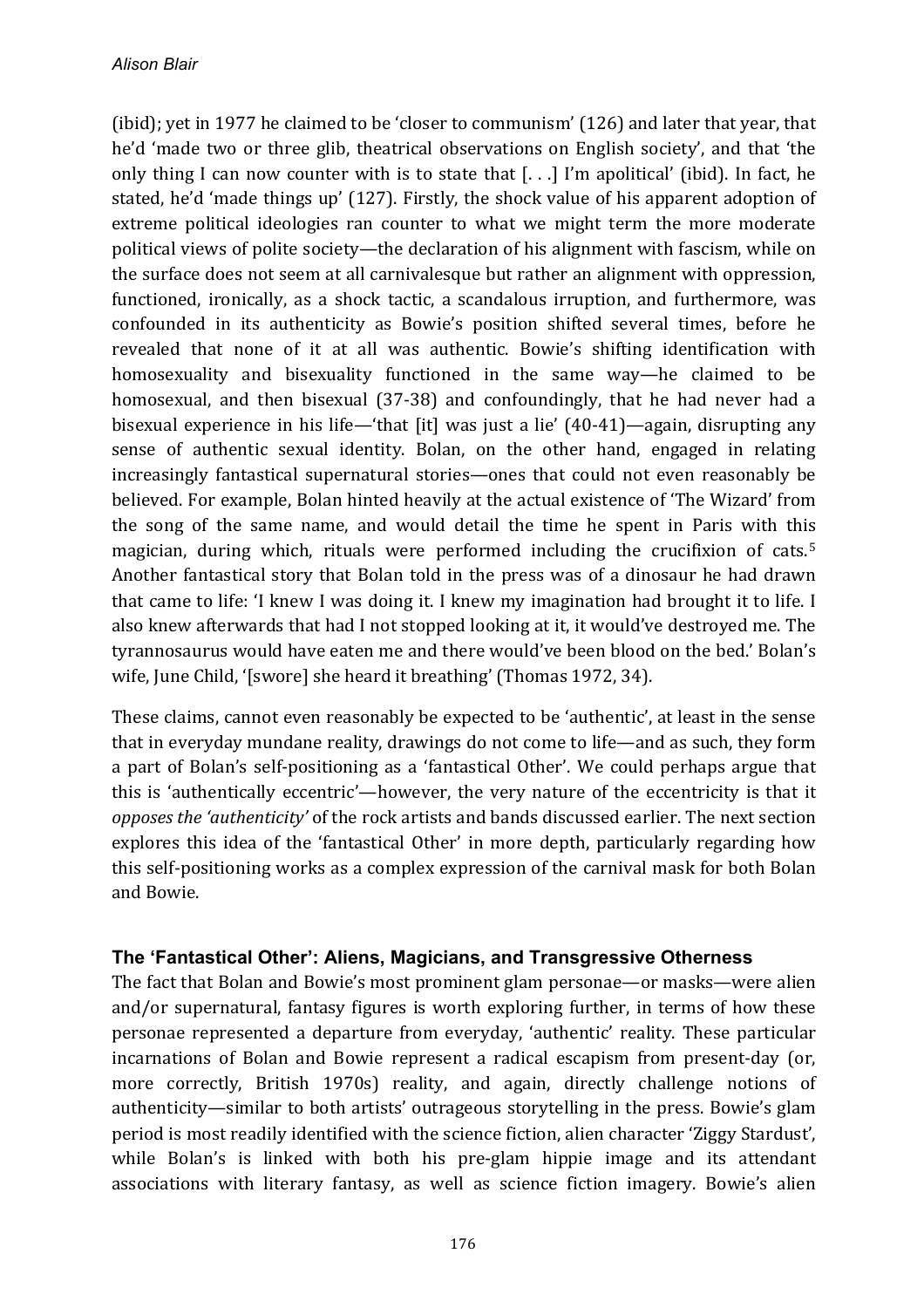persona visually wears a bright orange coxcomb hairstyle, tight-fitting leotards and bodysuits, and androgynous makeup (I will discuss Bowie's androgynous alien persona further in terms of how he presents himself in two key videos from the 1970s). Bolan's self-positioning as magical elf and warlock is distinctly Tolkienesque, also representing an escape from everyday reality. His self-association with occult magick runs counter to the dominant, religious discourses of traditional Christian denominations. Visually, Bolan represents himself as a romantic 'bard' figure of the past, with long, flowing curly hair; and yet, he appears both elfin *and* 'space age' wearing a dab of metallic silver glitter on each cheekbone. Eyeliner, and sometimes lipstick and a feather boa, add yet another layer of androgyny to Bolan's satin suits. Both Bolan and Bowie's personae, then, are linked with the notion of the radical Other  $-$  a figure representing an alternative to everyday ways of being, standing in for the 'unknowable', and, as McLeod (2003) argues, representing marginalised identities. In this case, this marginality operates as the expression of alternative, non-heteronormative sexualities.

# **'Otherness' as a Challenge to Authenticity and as 'Social Safety Valve'**

We have already noted the way that Bolan's association with the fantasy realm, and his increasingly improbable stories, presented a challenge to the notion of authenticity. This Otherness and its subversion of authenticity is even further pronounced in the case of Bowie's alien persona. As McLeod notes,

Typically, futuristic or alien personification and representation by popular musicians  $[$ ...] actively subvert and negate notions of authenticity. These artists often consciously place their own identities in question through the creation of new mythologies, typically achieved by masking themselves in costume, alter egos, aliases and faceless technologies. By employing metaphors of space, alien beings or futurism, metaphors that are by definition unknowable, such artists and works constantly 'differ' the notion of 'authentic' identity. In this manner, the use of an alien aesthetic functions analogously to a camp aesthetic that subverts claim to artistic privilege or autonomy (339).

Accordingly, Bowie's repeated use of alien and futuristic personae contribute towards a rock star mythology in which Bowie presents himself not just as 'the performer David Bowie', but as a mythological, chameleon-like figure presenting masque after masque. An early example of Bowie's play with alien identities can be seen in the single 'Space Oddity' (1969). Within this song, Bowie switches between personae, from 'Ground Control' to the song's main character Major Tom, a 2001-esque astronaut who, it may be argued, signifies a futuristic otherness through the isolation and unfamiliar experience of space travel. Human technology, however, is not yet infallible and severs Major Tom's connection with Earth, distancing him not just physically but metaphysically as well as he drifts in the unknowable experience of outer space. By contrast, Ziggy Stardust brings the unknowable to Earth, in a form of rock n' roll messianism. Post-Ziggy Stardust,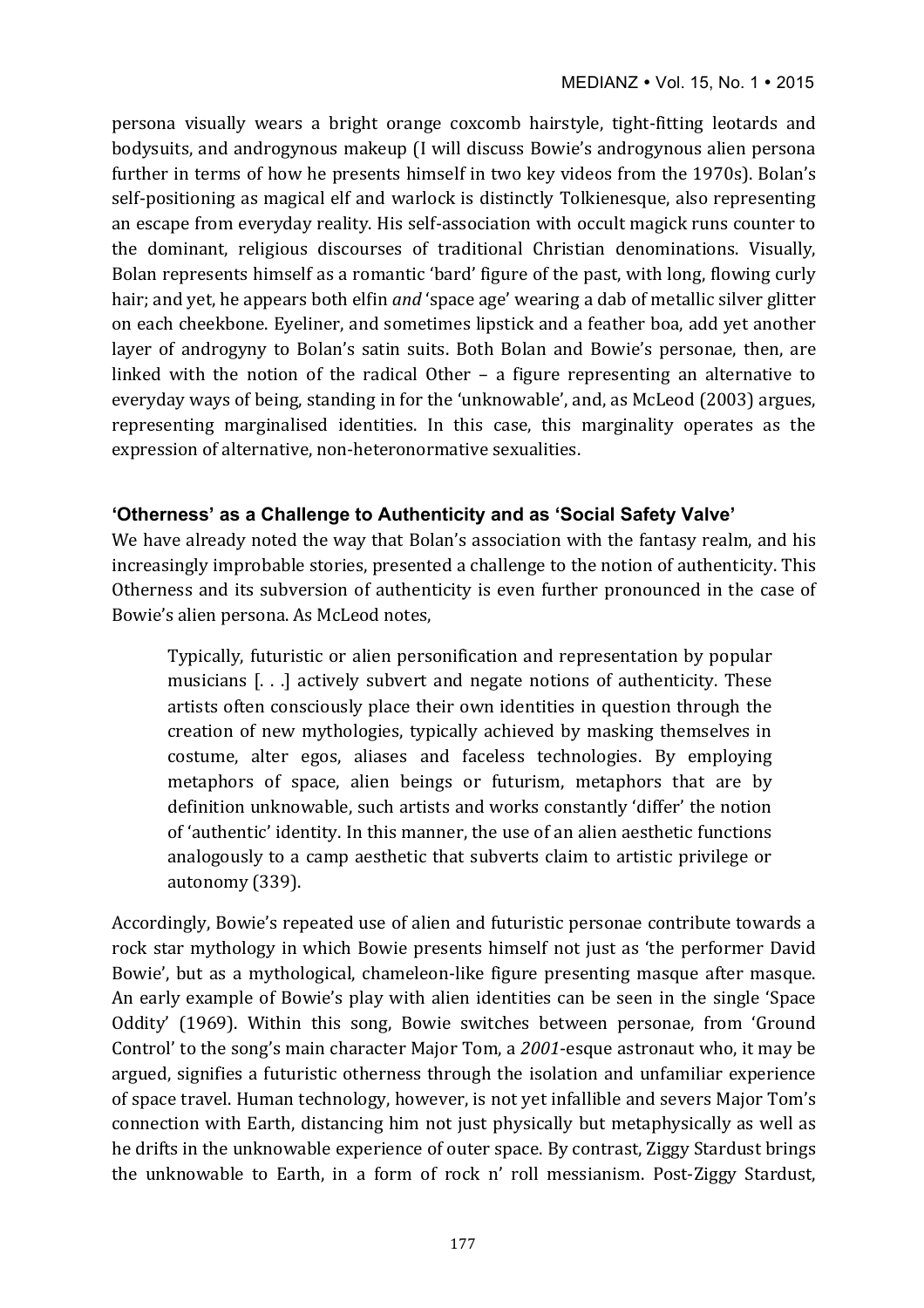Bowie's character of 'Aladdin Sane' (from the 1973 album of the same name), and Bowie's casting in the film *The Man Who Fell To Earth* (Roeg 1976), build upon his radically distanced, 'alien' persona. Although *The Man Who Fell To Earth* is a pre-existing novel and film narrative not written by David Bowie, his casting in the role of the alien Thomas Jerome Newton is nevertheless one more example of 'Bowie as alien', both referring to and further solidifying this aspect of his persona.

A notable sequence in Bowie's 1972 video for 'John, I'm Only Dancing' is three different close-ups of Bowie in quick succession. Temporally disjunctive, they break up and denaturalise the action. Bowie is visible first facing the camera, then slightly turned to the left (faint smoke in the air above his shoulder to the right), and then turned further to the left, his face partially obscured by shadow (the smoke now behind him to his left), as he holds his hand up to the camera, turns his back, and then coolly turns around again. This has the effect of distancing the viewer from any 'naturalised' sense of the person 'David Bowie', and places him even more so in the role of alien 'Other'. Another instance of this disorienting, temporal disjunction occurs later in the video. This time he is again mostly obscured in darkness, seen first in close-up and front on, then moving from left to right, from the right towards the back, left towards the front, right towards the back again and so on until he is seen front on again. During the guitar outro, we again see a close-up of Bowie's face and this time he turns from the left towards the front, exhaling smoke from his nostrils.

Finally, during the guitar outro sequence of the video, Bowie is seen in close-up and chiaroscuro-lit. He moves toward and then back from the camera in a play between seeming curiosity and receding back into the darkness. This is intercut at the very end with the off-centre long shots of him posed with a guitar on his back; his pose is of casual confidence, leg bent and hip outwards, completely static. These intercut shots juxtapose the two aspects of Bowie's persona for this video: cool alien rockstar, and the curious but hesitant alien being—in both instances, distant, Other, and untouchable.

Bowie's 'Life On Mars?' (1973) video is also notable for the way it represents Bowie as a distant alien figure. What is primarily communicated in this video is Bowie's *appearance*. Much of the way he is presented here is through fragmented views in extreme close-up, the camera focusing on particular elements of his physical attributes and costuming thereby emphasising his alien-like androgyny, and henceforth, his Otherness. During the piano introduction, we see a white screen. As the vocals begin, the camera pans down to reveal the top of Bowie's bright orange hair, and then down to his eyes (which we see in extreme close-up). The entire eye socket is painted with bright blue eyeshadow, his mismatched eyes clearly the focus of the shot.<sup>6</sup> The high-key lighting renders his nose (apart from the nostrils) almost invisible, merged with the rest of his face. His mouth is clearly defined, and it is obvious that he is wearing lipstick. The high visibility of his makeup clearly links him with the 'feminine' and the androgyne. The video's high level of visual artifice emphasises the artificiality and Otherness of his persona.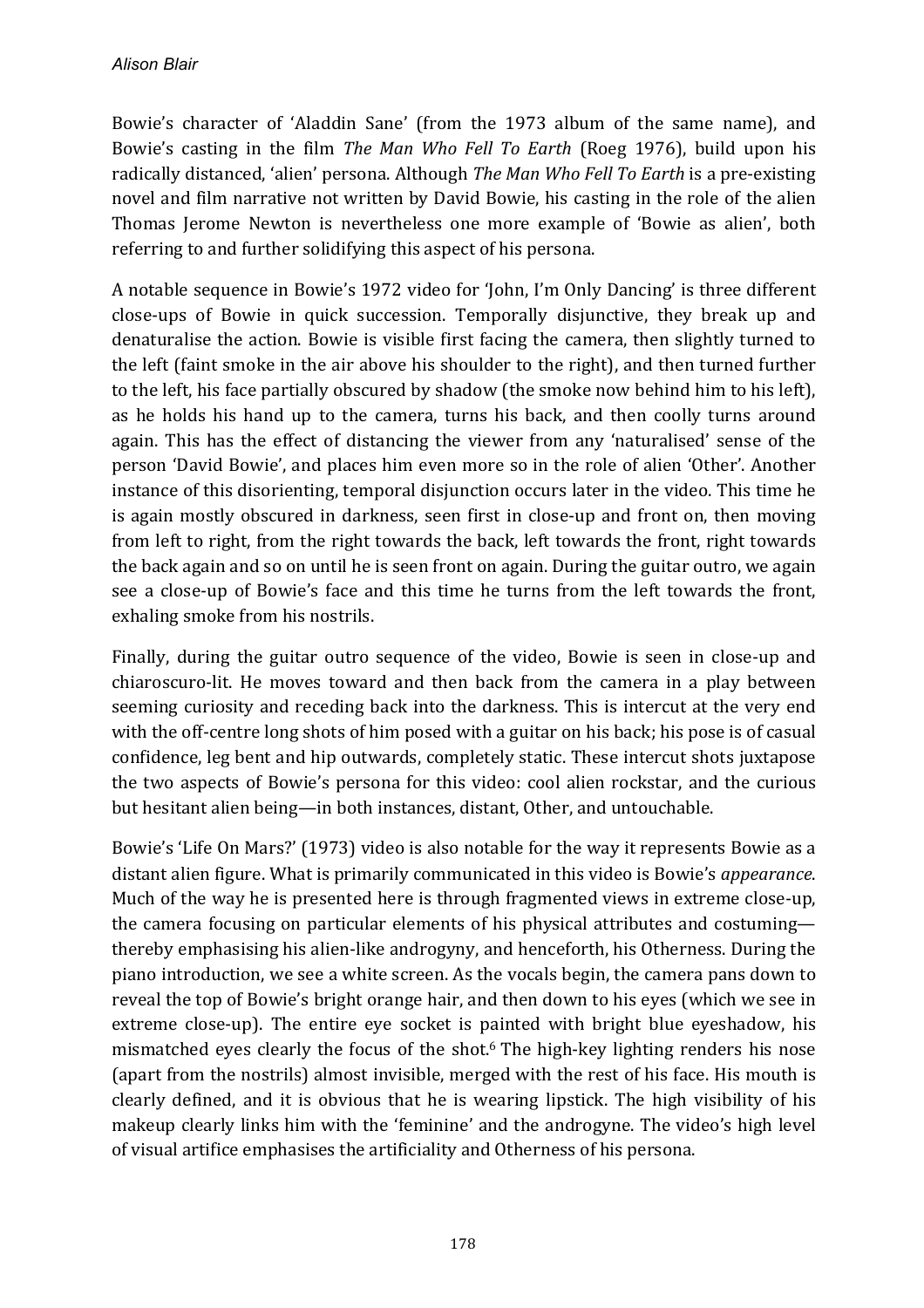As the song progresses, there is a cut to a medium shot of Bowie. We can now see that he is sharply dressed in a bright blue suit, which has been tailored to accentuate the lines of his body. The jacket is long-line, and tailored to the waist. He wears a white-collared shirt, which has vertical black and white stripes from the collar down. He is also wearing a wide white tie with a diagonal red stripe, and black and white panels and patterning. The colour of his suit matches his eyeshadow, but offsets the colour of his hair, and contrasts with the bright white of his face (which matches the white on his tie). The bright colours and high-key lighting, then, emphasise Bowie's unusual, and highly stylised, artificial appearance. Throughout the video, long shots of his full body alternate with extreme close-ups of parts of his face. The camera pans across his eves, and then dissolves into a pan down from the top of his head to his eyes again. This focus on specific, fragmented parts of his face—the shots dissolving into each other—increases in frequency as the song reaches its orchestral climax. The climactic drums are matched with fragmented freeze-frame shots of his eyes, lips, the left eye, and his lips.

Finally, there is a cut to a long shot of Bowie's body, as he turns to the side, swinging his arm as the song ends. There is a cut to a high-angled shot as a ghostly piano refrain plays. Bowie mimes the action of piano playing. There is then a cut to a close-up of him, but this time viewed side-on, as he continues the mime. This is followed by another cut—to him in long shot—looking down and to the side before he dissolves out of shot to white. The effect here is ethereal, fragmented, highly artificial, and distancing—all of this emphasising Bowie's 'inauthentic', 'alien Other' persona.

In addition to this expression of Otherness being a challenge to the notion of authenticity, it also represents a respite from everyday reality—in effect, acting as a carnivalesque social safety valve. If the represented personae are inauthentic, and if they are not of the everyday, then they represent an alternative way of being. In what follows, we will explore Marc Bolan's 'magickal', 'mystical' public persona as another alternative identity, and as an alternative to everyday reality.

Bolan, throughout the 1970s, positioned himself as having access to some sort of supernatural realm, involving wizards, dragons, Egyptian gods, past life recollections, and channeled musical energies—a realm far removed from the everyday realities of 1970s Britain. In 1970, performing on *Music in the Round*, he told television host Humphrey Burton that the words and imagery for his poetry book *The Warlock of Love* (1969) came from 'a previous life or something. A previous incarnation. I was some sort of bard or something. Most of the things I write about are descriptions of places I've obviously never been to. And most of the words I write you can't find in any dictionary anyway' (*T. Rex on TV* 2006). Channeling his poetry from another lifetime then, a time in the distant past and of an unfamiliar location, Bolan represents himself as Otherworldly, and non-aligned with the contemporary everyday. Similarly, 'esoteric magick' (as opposed to 'magic') and other such supernatural powers form a large part of Bolan's persona. Appearing on *Pop Quest*, host Steve Merike makes light comedy of this aspect of Bolan's image by referring to his supposed 'magickal' skills: 'He's threatened to do the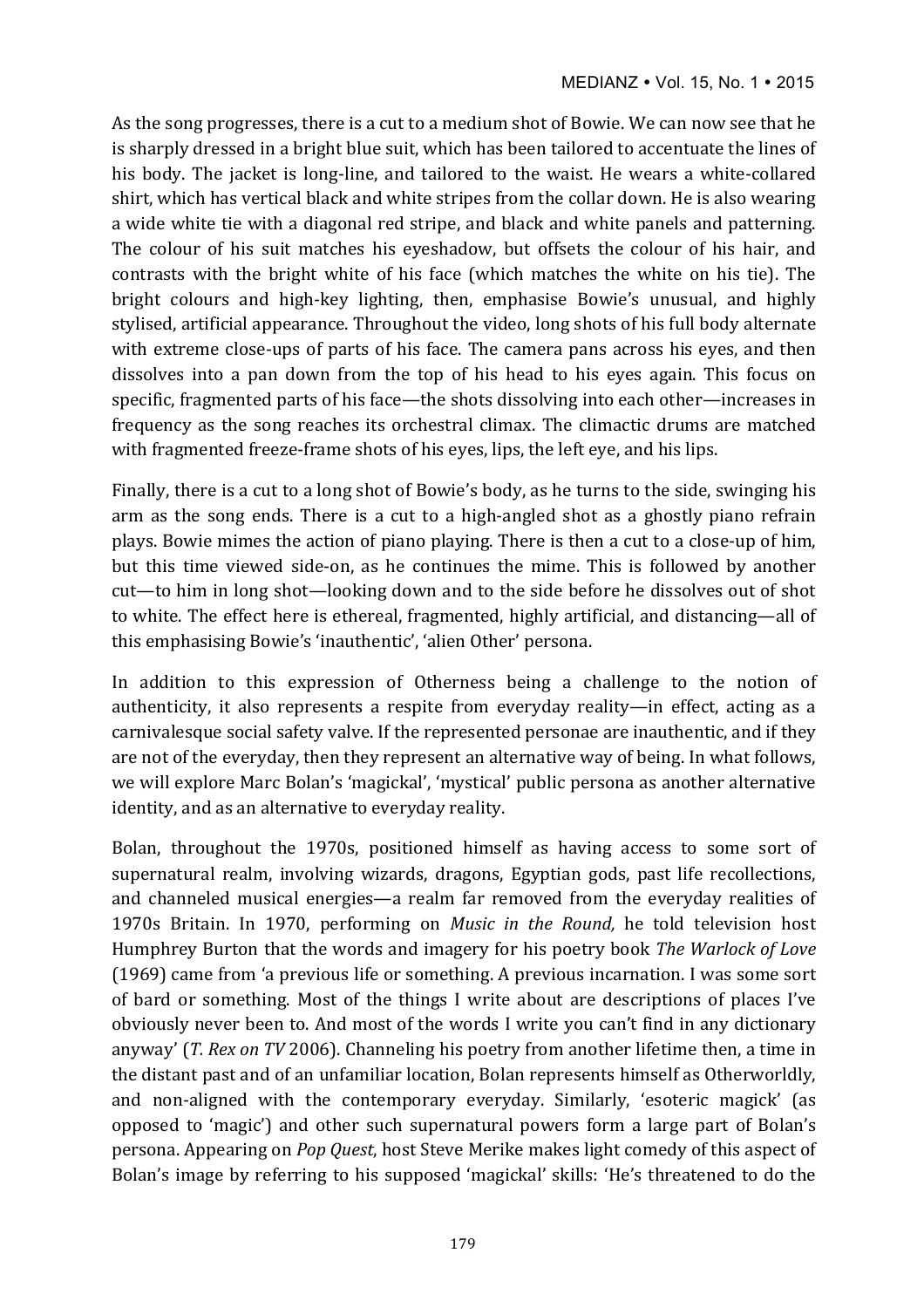most outrageous things to me, so if you see anything disappearing, you'll know it's Marc' (ibid). Throughout press and television interviews of the period, Bolan increasingly represented himself in this supernatural light. In 1970, he described his method of songwriting as such:

There are magic mists within certain chords. You play a C major chord and I hear twenty-five melodies and symphonies up here. I've just got to pull one out. [At this point he demonstrates by singing a spontaneous melody]. Just anything, it's all there. There's no strain, it just gushes out (ibid).

The implication here is that not only does Bolan have his own special link with these ethereal 'magic mists', but also, rather than being the writer of his own music, the music is something that he channels from a supernatural, 'magic' source. Around the same period, Bolan also attributed his songwriting to both his guardian angel, and to Pan, the Greek god of music (Paytress 2002, 115).

In 1972, Bolan firmly consolidated his magickal, initiate persona in an interview with with Michael Thomas in *Rolling Stone* magazine. Reading the article, we become very aware that Bolan's persona is 'not of this world'—he discusses ancient Egyptian gods, the planets, the learning of spells with a black magician, before proceeding to invoke the Egyptian occult deity Thoth—all in a manner which the interviewer describes as 'quivering' and expressed in 'harsh adenoidal murmurings and bloody screams' (Thomas 1972). Bolan states, 'I want to walk upon the galaxies. I want to hold the oceans in my hand. Many people say, yes, very poetic—a magician means he wants to hold the oceans in his hand. End of story' (ibid). He then proceeds to describe the alienlike appearance of 'Elphin creatures'—who he surmises might be from Venus—and asserts that they are 'very powerful scientific sorcerers. They're not around much anymore because they can't survive in this atmosphere' (34). What we are to make of this *Rolling Stone* interiew is that Bolan is constructing himself as an initiate with a wealth of knowledge regarding magick and the secrets of the cosmos—an outlandish and clearly inauthentic cosmos that combines elements of sci fi, fantasy and folklore.

Bolan also expresses himself vocally to construct himself as a fantastical Other. This aspect of his carnival mask—what we might refer to as the 'grain of his voice', to paraphrase Barthes—involves an atypical form of enunciation that is distinct from modern English, veering into the animalistic: an aural reverse anthropomorphism, clearly separating Bolan from the everydayand from normative ways of being. Linguistically speaking, and in addition to Bolan's vocal stylings of velps, whinneys and shrill vibrato, his lyrical content oftentimes involves the defamiliarisation of known words by placing them in unexpected relation to *other* known words, and also in relation to his own *invented* words. The effect of this renders the sung lines almost nonsensical. 'Salamanda Palaganda' from the album *Prophets, Seers and Sages, the Angels of the Ages* (Tyrannosaurus Rex 1968) is one such example. The salamander, with its attendant associations with alchemy and the occult, is the song's first link with the esoteric and the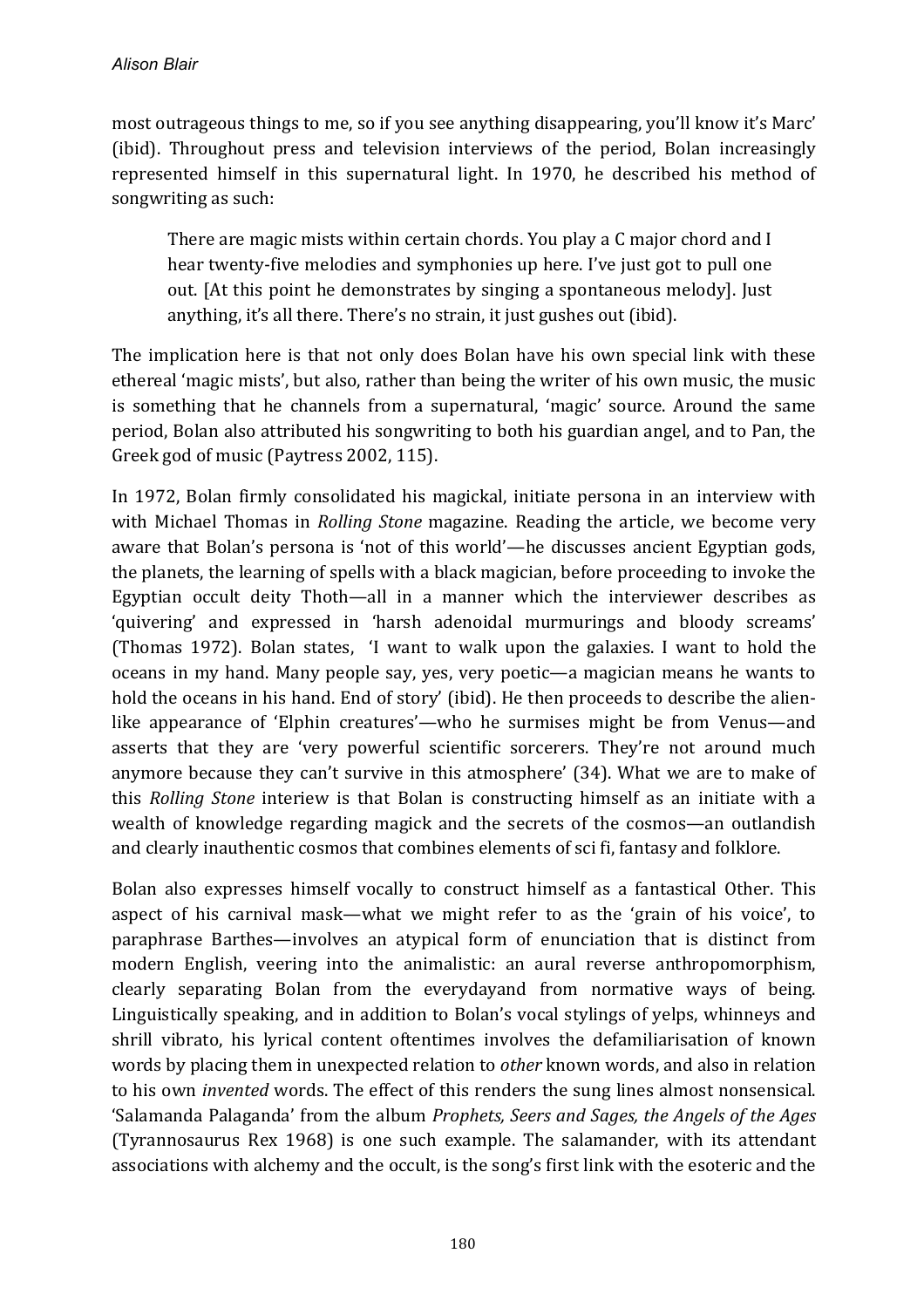otherworldly. Bolan's placement of the word 'Salamanda' alongside the nonsense word 'Palaganda', not only rhymes, but also conveys linguistic unconventionality.<sup>7</sup> This unconventionality continues in the lines: 'An old crone squirms upon a cushion/Made from Madras silk and satin/Her steel eyes hold a scimitar passion/For the skull hewn in Scarlatti fashion'. The alliteration here also demonstrates that Bolan possesses a kind of linguistic 'prowess'. Following this, he slurs the repetitive sounds of the phrase 'Parisian z-z-z-z-zoo', and follows this with a high-pitched and bird-like 'too-wit-too-woo' sound. At the end of the song, he then repetitively vocalises the sound of a whinnying horse the song's blue palamino, a fictional coloured variety of that breed. The esoteric, the non-normative and the anthropomorphic, then, combine to represent a persona and a world that is indisputably Other.

## **Otherness as a Challenge to Heteronormativity**

As I have already mentioned, Bolan's and Bowie's Otherness is counter-hegemonic in terms of its challenge to norms of gender and sexuality. As McLeod suggests in his study of alien imagery in rock music, these Others offer an alternative, 'empowering' representation of previously marginalised sexualities—the 'alien' acts as a metaphor for these identities (338). 'Literal representations of resistance and metaphoric "difference" lie at the heart of many instances of space and/or alienation appropriation' (ibid), he argues. Furthermore, alien imagery allows 'room for alternate, more pluralistic definitions—the space alien as a transcendent form of Other capable of challenging simplistic binaries of male/female, black/white or rich/poor' (339). The alien itself is an expression of the carnivalesque, a cultural 'social safety valve' allowing for the imagining of *something else*—which, for Bakhtin, was an expression of resistance against official culture.

The alien body in the work of both Bolan and Bowie, then, signifies not only an otherworldliness in terms of time and space—but also, a *transgressive* otherness. In the context of a still very conservative Britain, Ziggy Stardust's gender-bending polysexualism brought homosexuality, bisexuality and cross-dressing to the fore of popular culture while at the same time emphasising the 'alien', still relatively unspoken, nature of such practices in conservative society. As Jameson (2005) posits: 'What, then, if the alien body were little more than a distorted expression of Utopian possibilities? If its otherness were unknowable because it signified a radical otherness latent in human history and human praxis, rather than the not-I of a physical nature?' (118). Bowie's Ziggy Stardust implies all of this through the character's critique of conservative sexual values. It is the 'unknowability' of non-normative sexuality, laid out before us in its 'strangeness'—both the physical not-I, *and* the potential for radical otherness.

This link between alien imagery and alternative sexualities can also be seen in Bowie's 'John, I'm Only Dancing' video, which I will now revisit. The video uses framing and lighting to imbue Bowie's presence with an off-kilter, stylised sense of alienation, as well as invoking a sense of the *noir* female. Chiaroscuro lighting is present throughout the clip, giving Bowie a *noir*-ish feminine mystique. His eye makeup consists of a single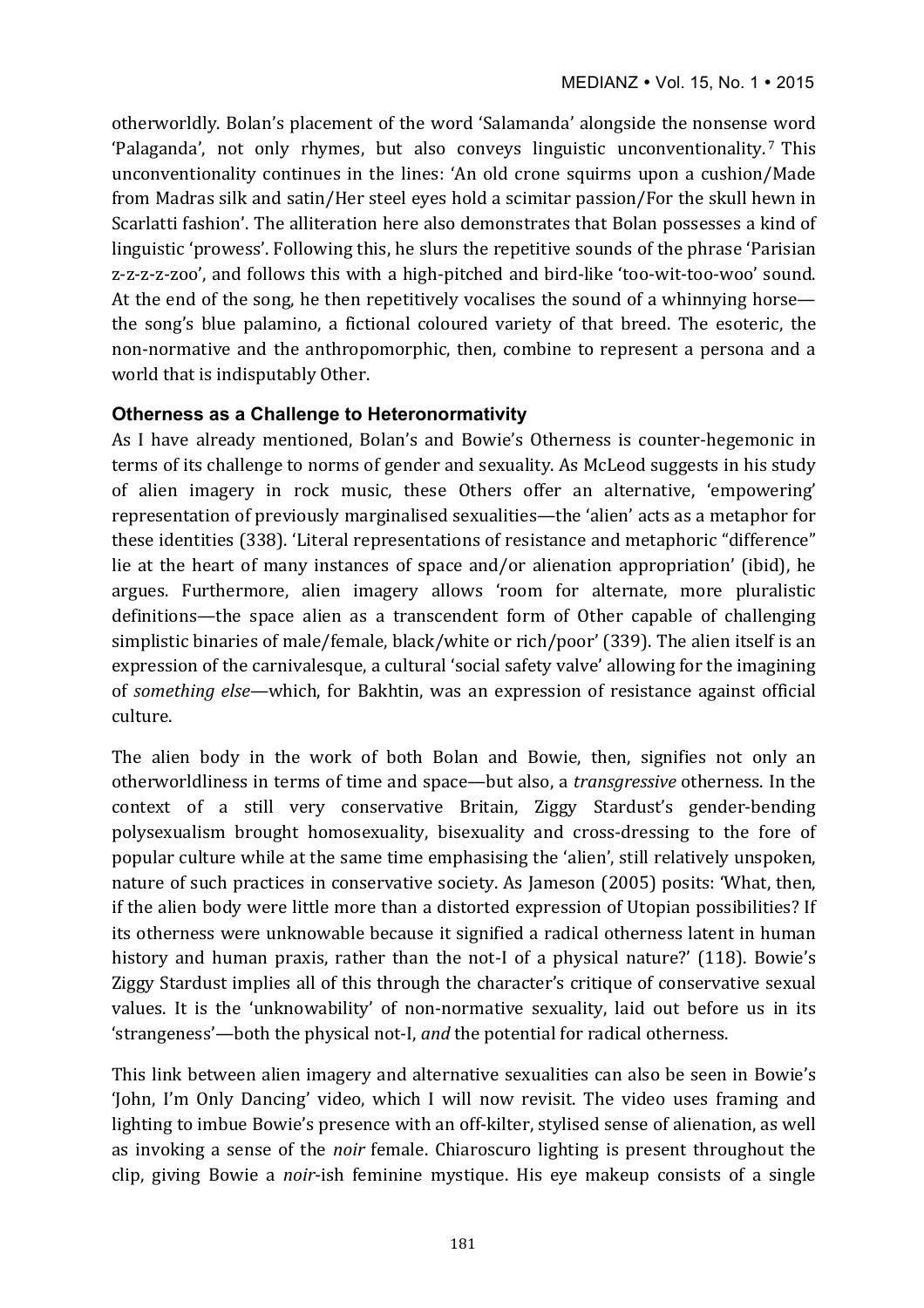stroke of black liquid eyeliner across the upper lid, suggesting the high glamour of a *noir* film. At the same time, and in juxtaposition with this, his bright orange hair, the paleness of his face, and the bright blue of his guitar and clothing, carry the shock of the 'artificial' and the 'alien'. He also bears a small, black stylised anchor 'tattoo' on his left cheekbone—this facial decoration is similar in manner to a beauty spot, again associated with *noir* and classic Hollywood. Similarly, the fur collar of his jacket evokes the *noir*-ish glamour of a fur coat.

He first appears to the left of the screen, chiaroscuro lighting illuminating half the length of his body, while the rest of the screen is in darkness. It appears as though he is on an empty set. As the music begins, there is a cut to an aerial shot looking down on the drummer who has begun to play, which lets us know that we are about to witness a rock performance. In the next shot, Bowie is in the foreground with the band behind him (still chiaroscuro-lit). He stares directly into the camera, hands on hips. His movements are restrained but remain expressive. He raises his arms and points his hands towards the camera, and then in a highly deliberate pose, moves his arms around to the right of the screen.

There is a cut to a sequence of two dancers. Again, the lighting is chiaroscuro, but this time it is tinted green—giving the performers an 'alien skin' effect. They appear naked, but their skin is decorated with black designs resembling either large capillaries or reptilian scales. Heavy black eyeliner lines their eyes and eyebrows, which has the effect of being intense and dramatic. In a sequence of snake-like, sensual eroticism, their dancing involves climbing onto each other, contorting their limbs into positions such as legs over shoulders, always touching. This dance sequence is intercut with scenes of Bowie and the band, and at various stages the 'aliens' progress through moves such as the female wrapping her legs around the male's torso as he swings her around. They are also presented in silhouette—backlit in front of a paneled screen. The link between Bowie, aliens and eroticism is more than clear throughout these sequences.<sup>8</sup> As the alien and the erotic merge, we are presented with a sexual Other—a sexuality that is, again, strange and unknowable. Another example of this is the LP cover image of Bowie's *Diamond Dogs*, in which Bowie is depicted as half-man, half-dog, with visible genitalia and background fairground signage with the words: 'The World's Strangest Curiosities'. Collectively, these signs and symbols indicate the 'freak'—the abnormal, the hybrid, and the liminal—in effect, the strange, alien body that is also linked with the sexual; or in Bakhtin's terms, with the lower bodily stratum. The 'sexual Other' depicted here is present also in Bolan's 'Jeepster', which forms a vampiric, dangerous sexuality—a counterpoint to Bolan's, at that time, 'teen idol' popularity. Sexuality, in this instance, is aligned with the monstrous—indeed, the carnival grotesque and the lower bodily stratum. That is, in the case of both Bolan's 'Jeepster' and Bowie's *Diamond Dogs*, the lower bodily stratum is aligned with the non-human creature, and thus, the Other.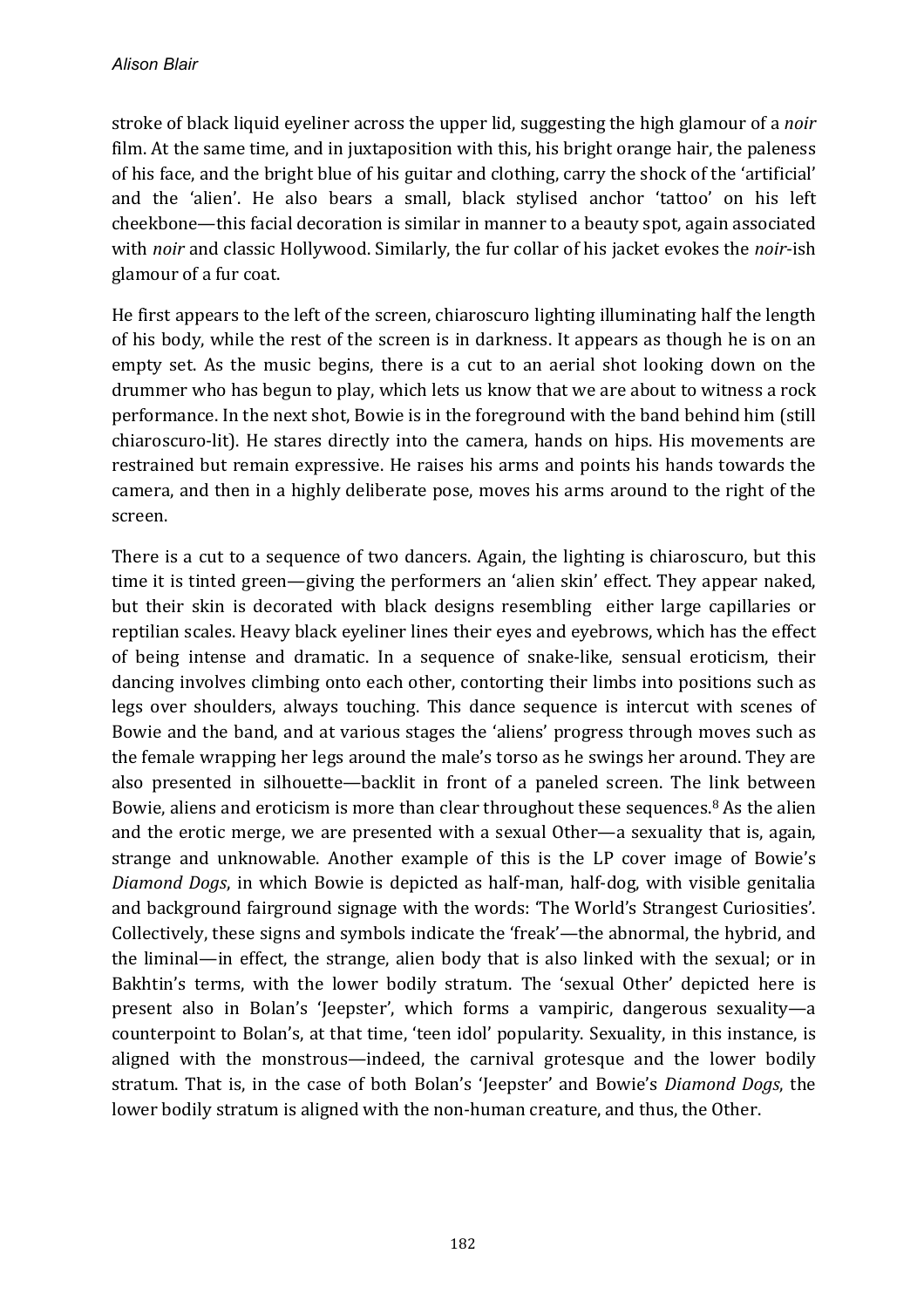### **'Alien love will spark the future . . .'**

During the 1970s, then, Bolan and Bowie both presented alternatives to dominant, hegemonic ways of being. As a time of change and transformation on one level, the 1970s in Britain were still yet predominantly ideologically conservative, particularly in regards to gender and sexuality—and this conservatism is clearly observable in the mainstream media texts of the time. David Bowie and Marc Bolan challenged these normative representations of gender and sexuality, representing themselves as not only androgynous and sexually ambiguous, but also by representing themselves as Other, non-normative identities—the alien, the magician, the reincarnated bard channeling words and images from another reality. These counter-hegemonic identities enacted a departure from the prevailing social and economic conditions of the contemporary moment, acting as a carnivalesque social safety valve where the realities of unemployment, strikes and power cuts could be left behind, even if only for a brief period of time. Additionally, these alternative identities also challenged notions of authenticity, and the notion of identity itself—that is, Bolan and Bowie's identities were counter-hegemonic by nature of their ephemerality, their refusal to remain fixed, and their refusal to adhere to either their own claims to reality, or to reality itself. When Bowie constantly switches ideological positions and Bolan claims to have performed outlandish magickal feats, then, these glam rockers' own authenticity is not merely under question, but is deliberately, counter-hegemonically refused. Bowie's presentation of an 'alien', 'alternate sexuality', and Bolan's presentation of a sexuality that is somehow 'monstrous' and at odds with his positioning as a 'teen idol', is an area for further exploration. When viewed in relation to these artists' overall sense of 'alternativity' to the mainstream, then the picture becomes increasingly complex, and as such, all the more promising for future scholarly work in the field of glam rock.

## **Notes**

- 1. Translates into English as 'mask'.
- 2. Donald Cammell and Nicolas Roeg, *Performance*, 1970. The significance of this film is that a central character of the storyline is Turner, an androgynous, reclusive London rock star played by Mick Jagger. The character's libertine lifestyle, along with the film's depiction of sex, bisexuality and nudity, along with themes of identity and performance, are pertinent in relation to the development of glam.
- 3. I expand on the nuances of Harley's performance style in further scholarly work.
- 4. In these performances, Bolan appears with white face makeup, darkened eyeshadow and teased hair; his style is very similar to—but pre-dates—that of Siouxie Sioux, a selfproclaimed Bolan fan. Siouxie and the Banshees were formed in 1976.
- 5. It is now generally accepted among the Bolan fan community that the 'wizard' was a man by the name of Riggs O'Hara, who the young Bolan may have spent a weekend with and read some esoteric books.
- 6. Bowie has one pupil considerably larger than the other, and this is a result of an injury that he sustained as a result of being punched in the eye at age 14. The effect of this, when seen in close up, is strikingly 'strange' and contributes to his 'alien' image.
- 7. Bolan's tendency to create his own nonsense words is indicative of his engagement with the work of Lewis Carroll—particularly the poem 'Jabberwocky' from *Through the Looking Glass*  $(1872)$ , itself composed of mostly nonsense words arranged in logical-sounding English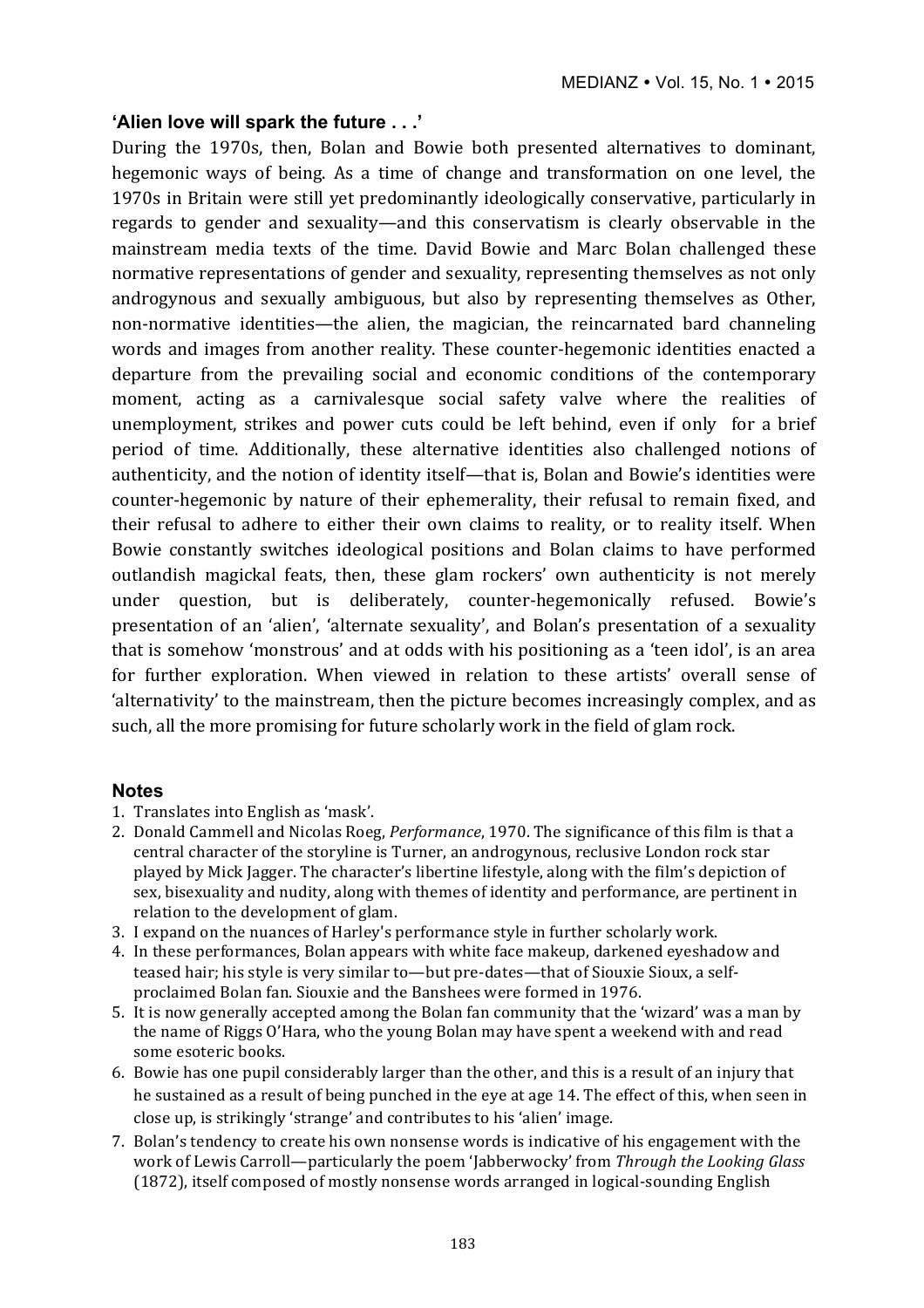grammar. Bolan employed this technique, albeit to a lesser degree, in his songwriting. In Bolan's film *Born To Boogie* (1972), his engagement with Lewis Carroll is made explicit in the 'Mad Hatter's Tea Party' scene.

8. Additionally, avant-garde 'new dance' had begun to increase in popularity during the 1970s, and Bowie's own association with performance art is relevant here. For further reading on 1970s modern dance in Britain, see Bart Moore-Gilbert, The Arts in the 1970s: Cultural *Closure* (1994, 198-215).

# **References**

Are You Being Served? 1972-1986. Television programme. BBC.

Auslander, Philip. 1998. 'Seeing Is Believing: Live Performance and the Discourse of Authenticity in Rock Culture'. *Literature and Psychology* 44 (4): 1-24.

\_\_\_\_\_. 2004. 'Performance Analysis and Popular Music: A Manifesto'. *Contemporary Theatre Review* 14 (1): 1-13.

\_\_\_\_\_. 2006. *Performing Glam Rock: Gender and Theatricality in Popular Music*. Ann Arbor: University of Michigan Press.

Bakhtin, Mikhail. 2009. *Rabelais and His World*. Translated by Helene Iswolsky. Bloomington: Indiana University Press.

Barthes, Roland. 1977. *Image, Music, Text.* New York: Hill and Wang.

Beckett, Andy. 2010. When the Lights Went Out: Britain in the Seventies. London: Faber & Faber.

Bolan, Marc. 1969. *The Warlock of Love*. London: Lupus.

Bowie, David. 1969. *Space Oddity*. Album. London: Philips.

Bowie, David. 1972. John I'm Only Dancing. Single. London: RCA.

Bowie, David. 1972. *The Rise and Fall of Ziggy Stardust and the Spiders from Mars. Album.* London: RCA.

Bowie, David. 1973. *Aladdin Sane*. Album. London: RCA.

Bowie, David. 1973. *Life on Mars?* Single. London: RCA.

Bowie, David. 1974. *Diamond Dogs*. Album. London: RCA.

Cagle, Van. 1995. *Reconstructing Pop/Subculture: Art, Rock, and Andy Warhol.* Thousand Oaks, Calif: Sage Publications.

Crowe, Cameron. 1976. 'David Bowie: Ground Control to Davy Jones'. *Rolling Stone*, 12 February. Accessed 4 September, 2015. http://www.rollingstone.com/music/features/ground-control-to-davy-jones-19760212

Frith, Simon. 1996. *Performing Rites: On the Value of Popular Music*. Cambridge, Massachusetts: Harvard University Press.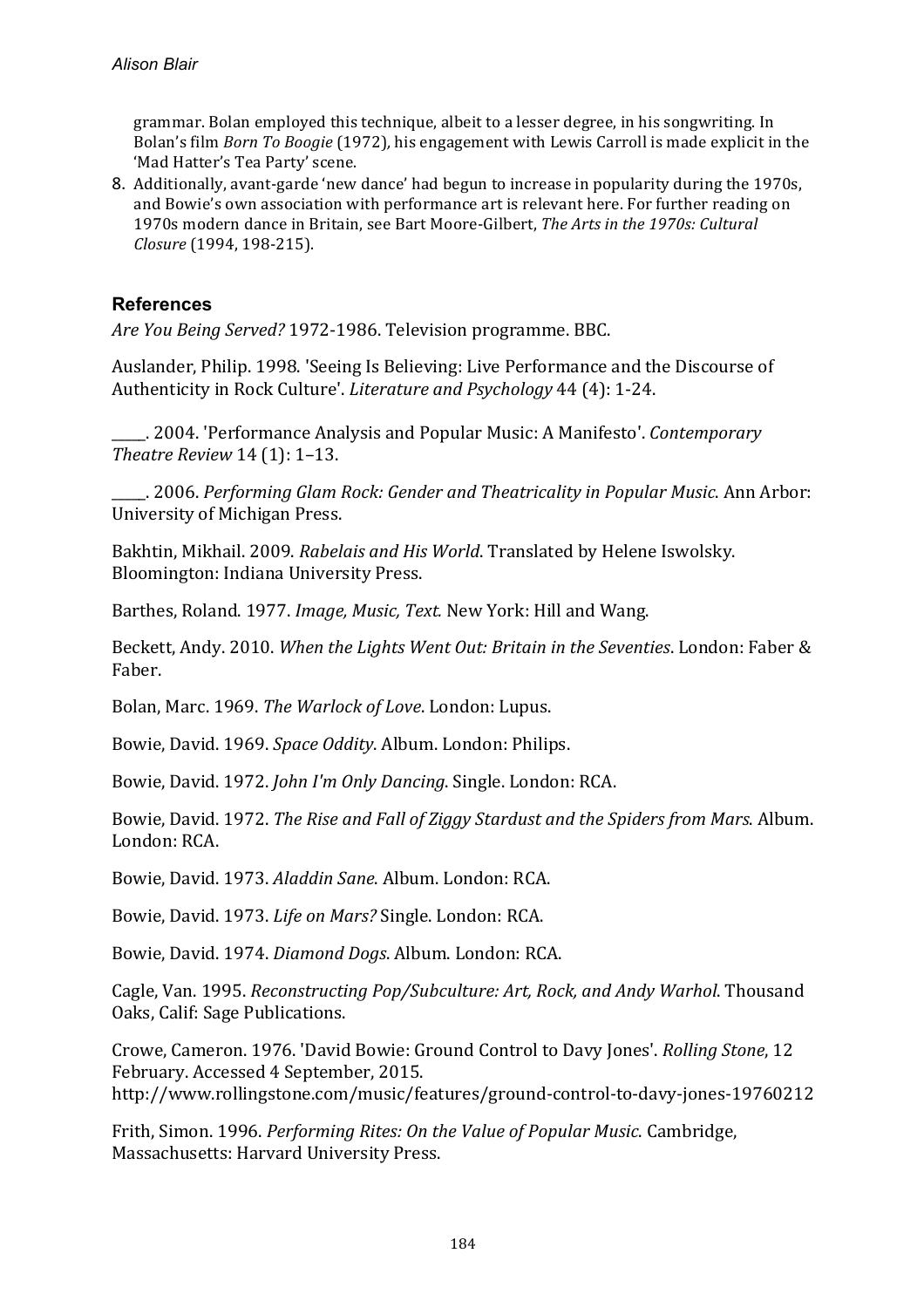Gardiner, Michael. 2000. *Critiques of Everyday Life*. London: Routledge.

Gregory, Georgina. 2002. 'Masculinity, Sexuality and the Visual Culture of Glam Rock'. *Culture & Communication* 5 (2): 35–60.

Haynes, Todd. *Velvet Goldmine*. Film. London: Newmarket Capital Group.

Hebdige, Dick. 1991. *Subculture: The Meaning of Style*. London; New York: Routledge.

Hoskyns, Barney. 1998. *Glam!: Bowie, Bolan and the Glitter Rock Revolution*. London: Faber and Faber.

Jameson, Fredric. 2005. Archaeologies of the Future: The Desire Called Utopia and Other *Science Fictions*. New York: Verso.

Marc Bolan and T. Rex. 1974. *Zinc Alloy and the Hidden Riders of Tomorrow--A Creamed Cage in August.* Album. London: EMI.

'Marc Bolan News PT 2'. 2014. Accessed 2 November. http://www.tilldawn.net/News/newspt2.html.

*Man About the House.* 1973-1976. Television programme. ITV.

McLeod, Ken. 2003. 'Space Oddities: Aliens, Futurism and Meaning in Popular Music'. *Popular Music* 22 (3): 337-55.

Miles, Barry. 1982. *Bowie In His Own Words*. London: W.H. Allen.

*Minder.* 1979-1994. Television programme. ITV.

Moore-Gilbert, Bart. 1994. *The Arts in the 1970s: Cultural Closure*. London: Routledge.

*In the Round.* 1970. Television programme. CBC.

Newland, Paul. 2010. *Don't Look Now: British Cinema in the 1970s*. Bristol: Intellect Ltd.

Paytress, Mark. 2002. *Bolan: The Rise and Fall of a 20th Century Superstar*. London: Omnibus.

Pop Quest. 1975-1978. Television Programme. ITV.

Roeg, Nicolas and Donald Cammell, 1970. *Performance*. Film. London: Warner Bros.

Roeg, Nicolas. 1976. *The Man Who Fell to Earth*. Film. London: British Lion Films.

Sandbrook, Dominic. 2011. *State of Emergency: The Way We Were: Britain: 1970-1974.* London: Penguin.

Shail, Robert. 2008. *Seventies British Cinema*. Houndmills: British Film Institute.

Stratton, Ion. 2008. *Jewish Identity in Western Pop Culture*. London: Palgrave Macmillan.

*Supersonic.* 1975-1977. Television programme. ITV.

Thomas, Michael. 1972. 'T.Rex Is Gonna Fuck You Into the Mick Jagger Gap'. *Rolling* Stone, March.